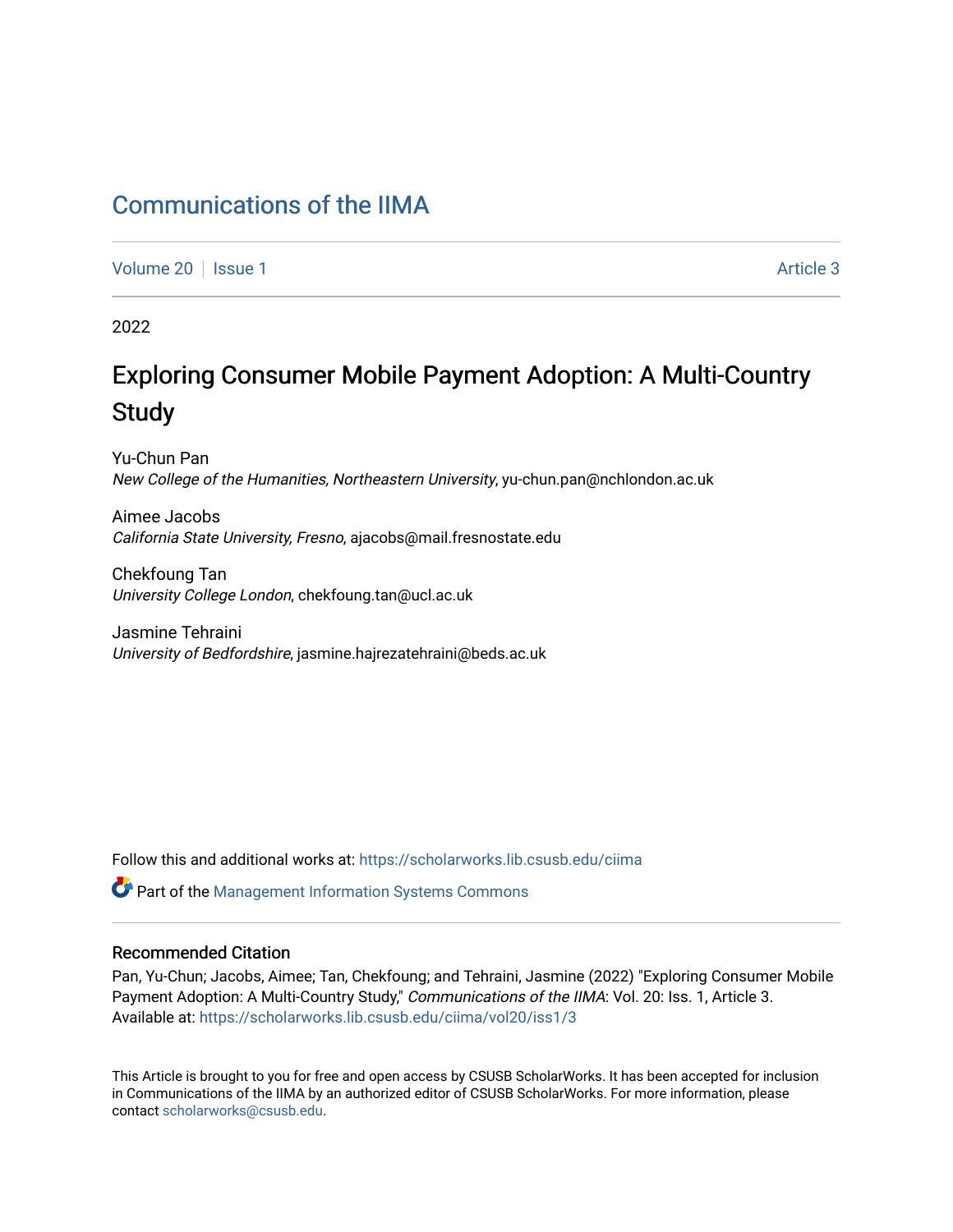#### **INTRODUCTION**

The popularity of mobile devices (smartphones, tablets, smart watches, etc.) has significantly changed our everyday lives. Mobile devices are seen as an indispensable product as they improve the efficiency and quality of our daily activities (Lau, et al., 2016). Financial transactions are no exception. The term mobile payment can broadly refer to three different types of payment methods, including in-person proximity mobile payment, remote mobile payment, and peerto-peer mobile payment (Liébana-Cabanillas et al., 2018). Remote mobile payment involves a remote authorisation and transaction process without the need for involved parties physically close to each other, such as PayPal. Peer-to-peer mobile payment involves individuals transferring funds to and from their own bank accounts, such as Pintit by Barclays. This paper focuses on in-person proximity mobile payment that is enabled by Near Field Communication (NFC) technology. NFC allows contactless short-range communication facilitating data transmission between mobile devices and payment terminals (Hayashi & Bradford, 2014). With the support of NFC, proximity mobile payment (m-payment) allows users with compatible mobile devices to use m-payment functions via their mobile devices for financial transactions when their devices and Point of Sale (POS) terminals are within 10 cm. M-payment eliminates the need for customers to carry and use cash (Pham & Ho, 2015) as well as offers convenience and speed (Teo, et al., 2015).

The use of m-payment is expected to exceed the revenue of 930 billion US dollars globally and reach 1.31 billion users by 2023 (Statista, 2019). One of the key drivers behind the increasing adoption of m-payment is the popularity of NFC-enabled smartphones (PwC, 2017). However, whilst 30% of customers have used mobile devices for contactless (tap and go) payment, 75% of customers prefer to use their credit or debit cards for contactless payment in the UK (WorldPay, 2017). According to the World Payments Report (Capgemini, 2021), nearly 45% of consumers frequently use mobile wallets to make payments (>20 transactions a year) up from 23% in 2020. With the potential for wide-spread usage, researchers have begun identifying the factors of m-payment adoption. Technology Acceptance Model (TAM) and its extensions have been widely applied to identify and assess adoption factors for mobile financial transactions including perceived ease of use (PEOU) and perceived usefulness (PU) (Kim, et al., 2010; Koenig-Lewis, et al., 2015), trust (Lu et al., 2011; Al-Saedi, et al., 2020), security and risks (Arvidsson, 2014; Al-Saedi et al., 2020; Choi et al., 2020), costs (Hongxia et al., 2011; Al-Saedi, et al., 2020), privacy (Slade et al., 2013), use context (Mallat et al., 2009), culture (Alalwan, et al., 2015), social influence (Alalwan, et al., 2015; Hongxia, et al., 2011), and personal innovativeness (Patil, et al., 2020).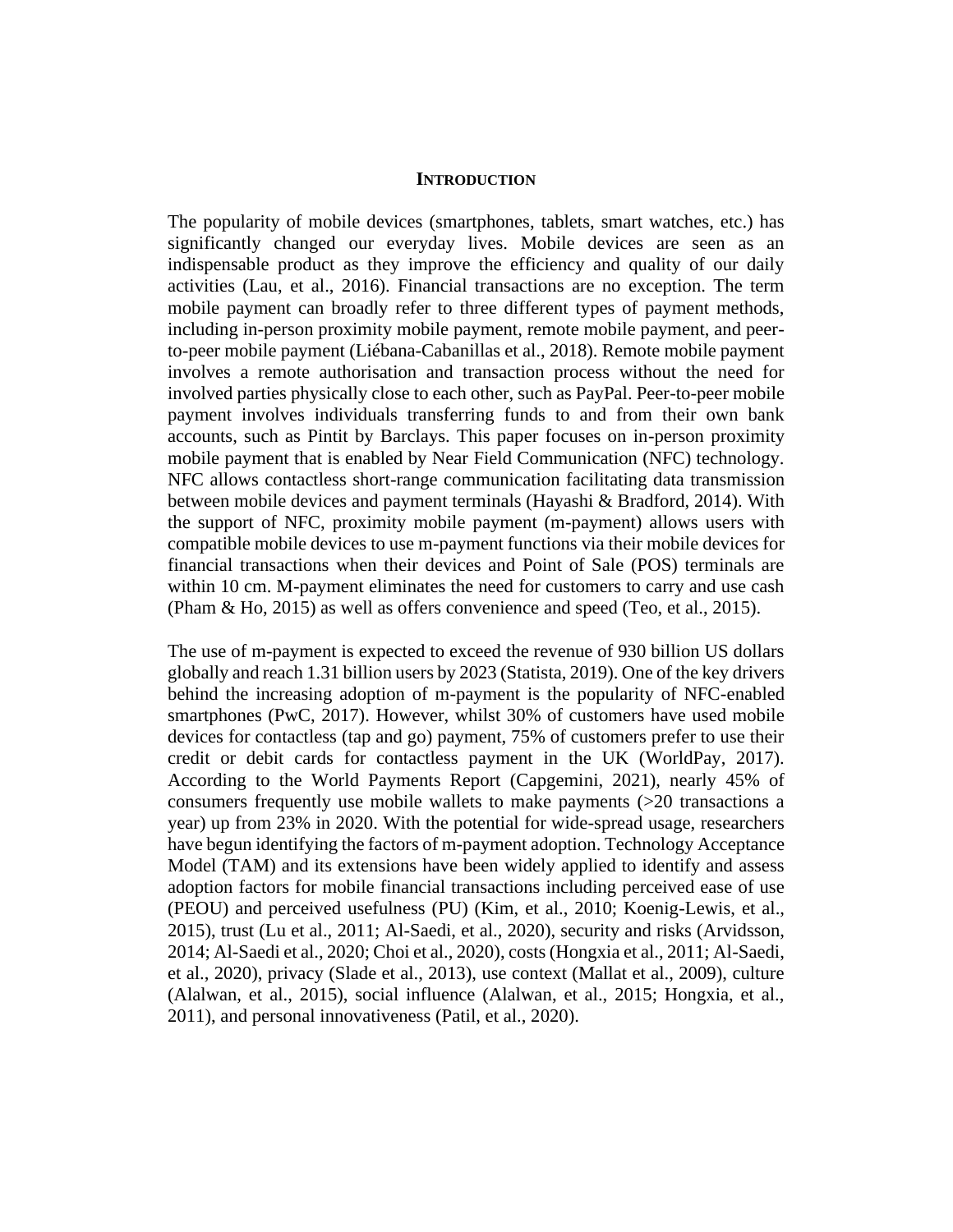These studies are an initial investigation into mobile financial transactions, but some are not focused specifically on m-payment adoption. The lack of m-payment research coupled with the lack of preference for m-payment by the majority of users makes it essential to further investigate the factors of adoption to identify the blocks as well as provide guidance to merchants on how to better encourage users to adopt m-payment. This paper presents the preliminary findings of m-payment adoption factors based on the TAM and Diffusion of Innovation (DoI).

#### **LITERATURE REVIEW**

This section aims to explore the various theoretical models proposed for technology use and adoption. Adoption models have roots in information systems (IS), psychology (Fishbein & Ajzen, 1975), and sociology (Davis, 1989; Venkatesh & Davis, 2000). The following sections provide background and context for this through technology adoption, including the DoI and TAM.

#### **Diffusion of Innovation (DoI)**

DoI is known through the work of Rogers (2003) which explains how a new idea or product gains momentum and diffuses through a certain population. Rogers states that there is a degree of uncertainty by the members of the social system because innovations are new. DoI indicates that there are five types of people in the social system based on the degree of willingness to accept this uncertainty when it comes to innovation adoption, namely innovators, early adopters, early majority, late majority, and laggards. Innovators tend to embrace innovations and are tolerant of the uncertainty that comes with the innovations. Early adopters are also in favour of new ideas but would only adopt after proper evaluation and exploration. Similar to innovators, early adopters only account for a small proportion of the social system. The early and late majority refers to the mainstream in the social system. Laggards are those that adopt at a very late stage or even never adopt. Diffusion, therefore, concentrates on the conditions (attributes) which increase or decrease the likelihood that a new idea, product, or practice will be adopted by those members. Subsequently, the rate of adoption has been defined as the relative speed with which an innovation is adopted by members of a social system (Rogers, 2003). Hence, the perceived attributes of an innovation have a significant role in the rate of adoption of the innovation. Rogers further states that these attributes are known to have a 49- 87% impact on the rate of adoption. Additionally, he states three other factors will have an impact on the rate of adoption. These are the innovation-decision type which can be optional, collective, or authority, communication channels including mass media or interpersonal channels, and social system as well as the change agents who may increase the rate of adoption of innovations. DoI lays out a fivestage decision-making process that occurs through a social system's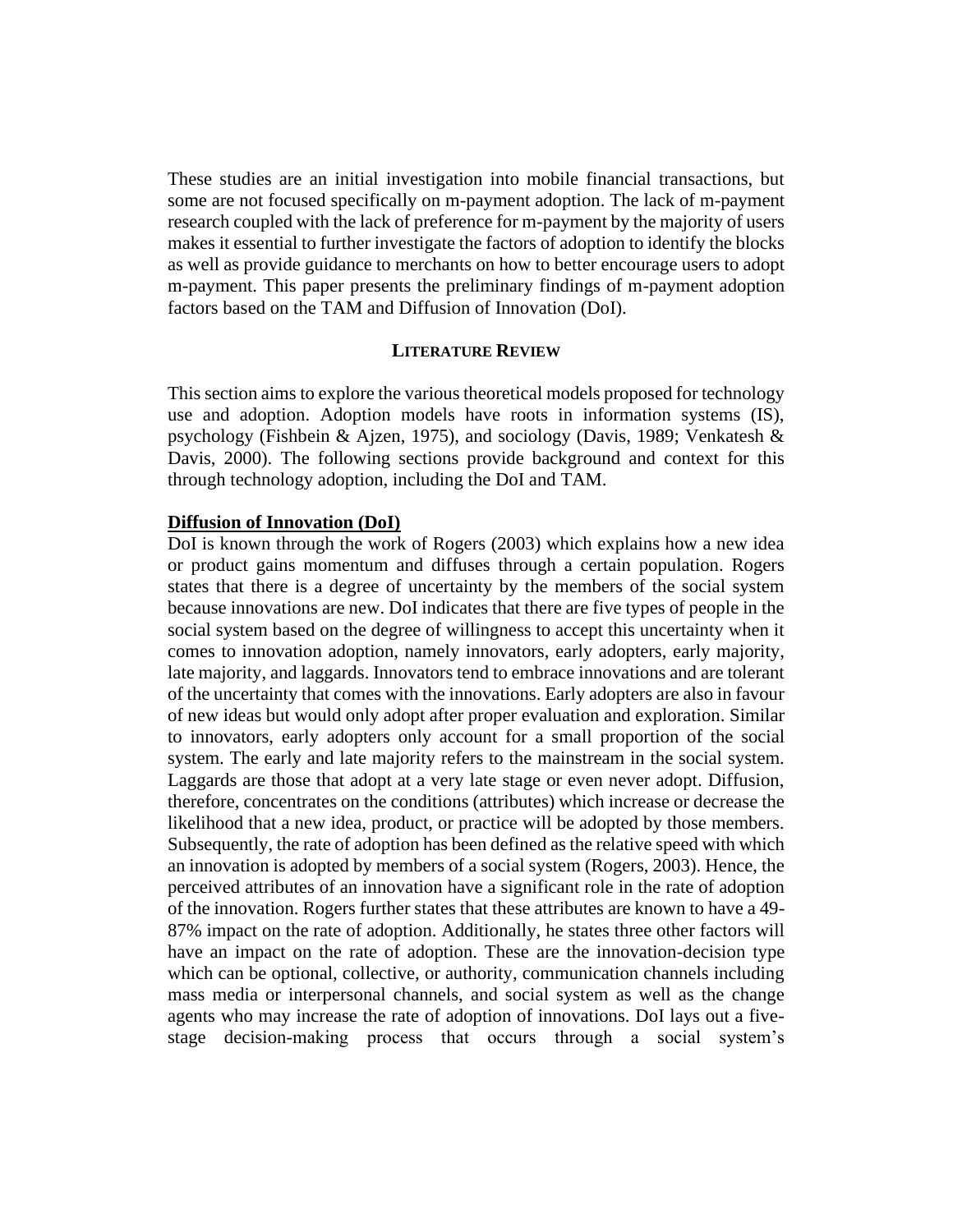communication channels (Figure 1). The communication channel depicts the flow of the steps in relation to adoption along with the characteristics of the decisionmaking unit and perceived characteristics of innovation. The five stages are knowledge, persuasion, decision, implementation, and confirmation. In the knowledge stage, individuals get exposed to and become aware of the innovation, but they might not have access to information about the innovation. In the persuasion stage, individuals who are interested in the innovation would actively seek information about the innovation. The decision stage is when individuals make their own decision about whether they would adopt the innovation or not based on their evaluation of the information obtained in the previous stages. In the implementation stage, individuals gain experiences and form their perception based on the experiences of the innovation. In the final stage, confirmation, individuals decide whether they would continue with the innovation or abandon the previously adopted innovation.

#### **Figure 1 Diffusion of Innovation (Rogers, 2003).**



In the persuasion stage, there are five perceived characteristics of innovation that influence an individual's perception of the innovation, which leads to the decision to adopt or not. These innovation characteristics, namely relative advantage, complexity, compatibility, trialability, and observability. Relative advantage refers to an individual's perception of the superior value the innovation can provide in comparison with alternatives. Compatibility addresses how well the innovation fits into an individual's existing world, including cultural values, social norms, lifestyles, and past experiences. Complexity encompasses the perceived level of difficulty an innovation is to use or understand by an individual within the social system. Trialability is the degree to which an individual can experiment with the innovation without making a full commitment. Observability is the perceived exposure or visibility of the advantages from the adoption of an innovation.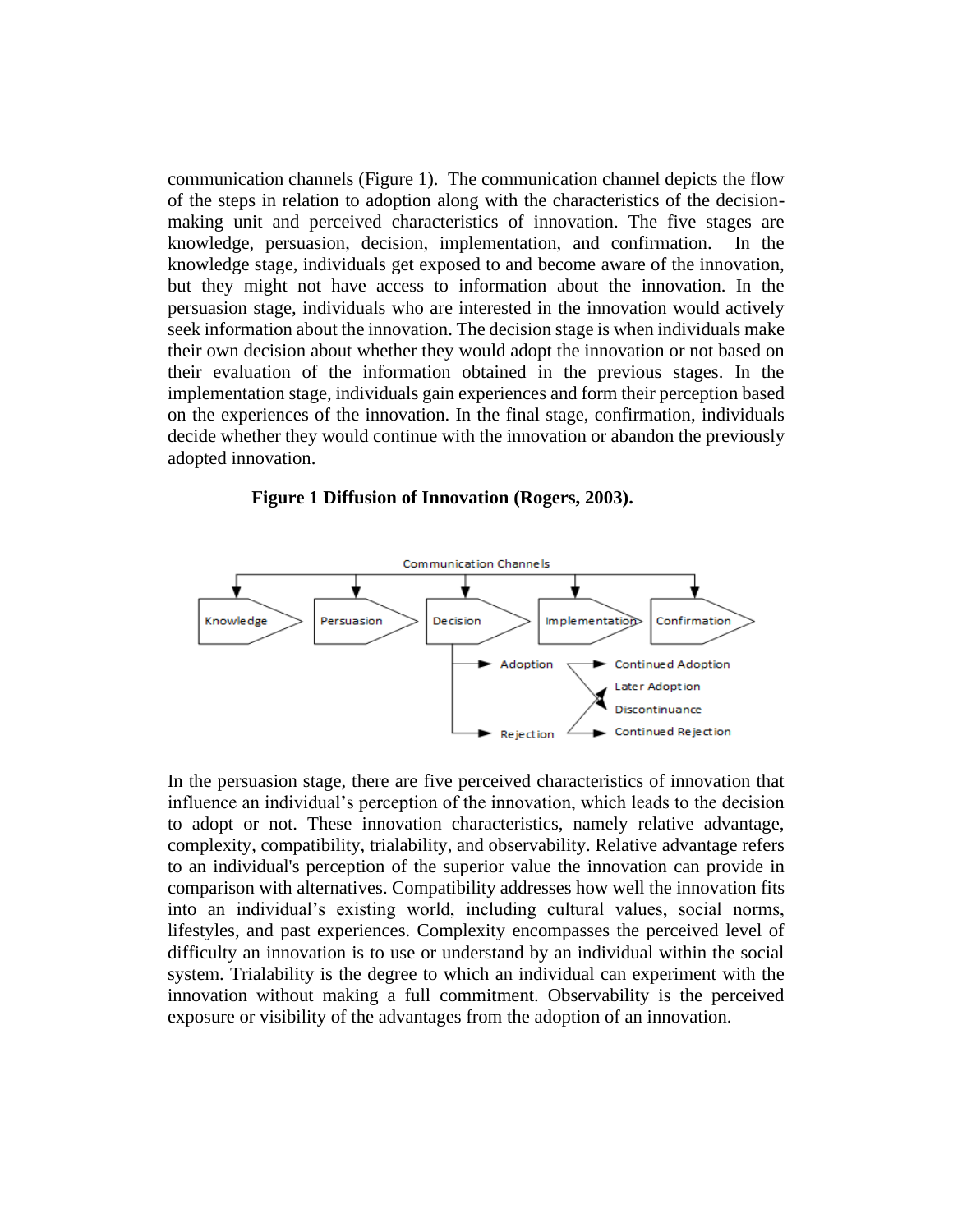Five main factors influence the adoption of an innovation: relative advantage, complexity, compatibility, trialability, and observability (Rogers, 2003). The five key factors have been adopted to understand user acceptance of financial technologies (Al-Jabri & Sohail, 2012; Chen, 2008). Researchers have applied DoI to investigate various technology innovations such as connected autonomous vehicles (Talebian & Mishra, 2018), electronic books (Raynard, 2017), computerised nurse care planning system (Lee, 2004), healthcare informatics (Ward, 2013), and m-payment (de Luna, et al., 2019).

#### **Technology Acceptance Model (TAM)**

One of the most well-known models regarding user acceptance of technology is TAM (Davis, 1989), which has been extensively used as a predictive and explanatory tool for drivers of user acceptance of technologies. TAM aims to realise external factors that impact internal beliefs, attitudes, and intentions. TAM evolved from the Theory of Reasonable Action (TRA), which suggests that actual behaviour is an outcome of their behavioural intentions to perform the activities (Ajzen & Fishbein, 1980). TRA suggests that an individual's intention is determined by two factors, namely an individual's positive or negative attitude towards a behaviour and an individual's perception of subjective norms to perform the behaviour. Although TAM and TRA both suggest that usage is determined by behavioural intentions, TAM also considers behavioural intentions as being jointly determined by the person's attitude toward using the system and perceived usefulness (Davis, 1989). TAM includes the two key determinants of Perceived Usefulness (PU) and Perceived Ease of Use (PEOU) as shown in Figure 2. TAM provides the theoretical foundation to understand how external variables could influence attitude, intention, as well as actual use directly or indirectly. The external variables could affect intention and actual use through their mediated effects on PEOU and PU. PU is defined as the probability the user's job performance will increase given the use of a specific application, and PEOU pertains to how effortless the new system will be for the user (Davis, 1989). These two determinants, PU and PEOU, influence a user's attitude toward using. A user's attitude towards use influences their behavioural intent (BI) to use, which determines their actual use.

#### **Figure 2 Classic Technology Acceptance Model.**

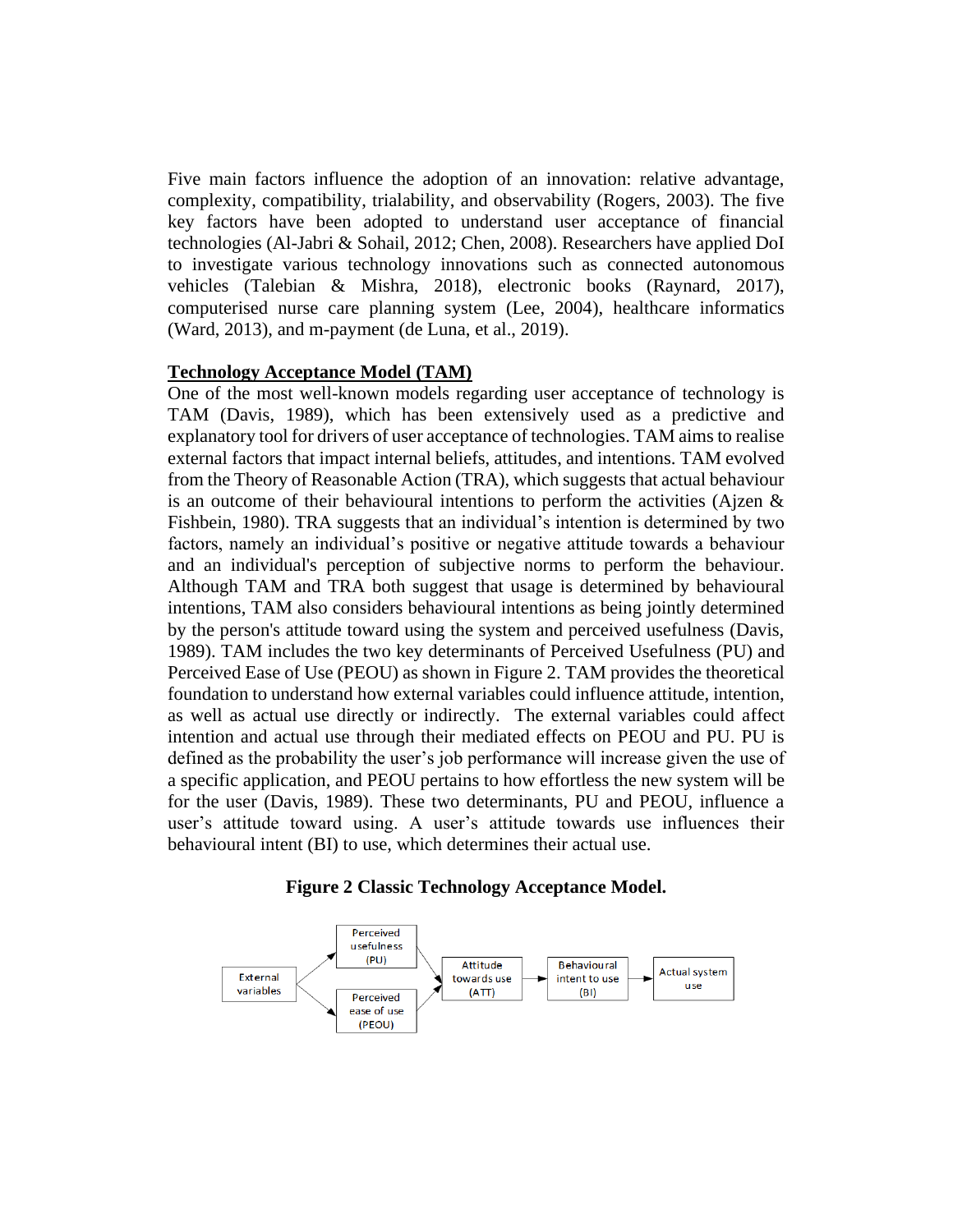However, Bagozzi (2007) claimed that the TAM's emphasis on PU and PEOU limited research into identification of other essential determinants of technology adoption. In a recent review of adoption models (Chhonker et al., 2017), researchers found that most studies using TAM either used the original TAM constructs or extended TAM by adding new predictive constructs. The original TAM has been verified as an effective, robust, and parsimonious method for m-payment adoption (de Luna, et al., 2019). Researchers have applied TAM in mobile payment adoption.

## **M-payment adoption**

Researchers have been investigating the adoption of various forms of mobile payment for the past decade, however, new technologies continue to emerge, and adoption has been relatively slow. In an exhaustive literature review on the research into mobile adoption, Slade et al. (2013) categorise mobile payment research into three categories: an examination of readiness and determinants of acceptance and use; those developing, characterising, compare and evaluating different m-payment systems and/or the technologies involved; and analysis of m-payment ecosystem, business models, and stakeholders. The following section highlights previous research on acceptance and use of mobile payment through TAM and DoI.

Li, et al. (2019) employed TAM in investigating the adoption behaviour of Chinese users' in adopting Alipay (a popular m-payment application in China). Their study found that PEOU and PU have a significant effect on ATT and BI, and that the perceived risk has a negative effect on PEOU and PU.

Another m-payment study indicated that there is a significant relationship between PEOU and PU on BI, and external variables including trust and personal innovativeness have positive effects on BI too (Leong et al., 2013). Keramati et al. (2012) investigated the adoption of m-payment and found that PEOU, PU, trust, perceived compatibility, cost, social norms, payment habits, availability of mobile phone skills, and convenience have an effect on adoption.

Furthermore, Hamza & Shah (2014) extended TAM with two additional variables, namely perceived compatibility, and social norm, to investigate m-payment adoption in Nigeria. Their studies found that PEOU, PU, and social norms have an effect on BI. Although there is no significant difference in the gender adoption of m-payment, social norms have more influences amongst female participants than amongst male participants.

Bailey, et al. (2017) extended TAM to include my-payment self-efficacy, privacy concerns, and technology anxiety to investigate m-payment adoption in the US. The findings support the use of TAM variables of PU, PEOU, attitude towards mobile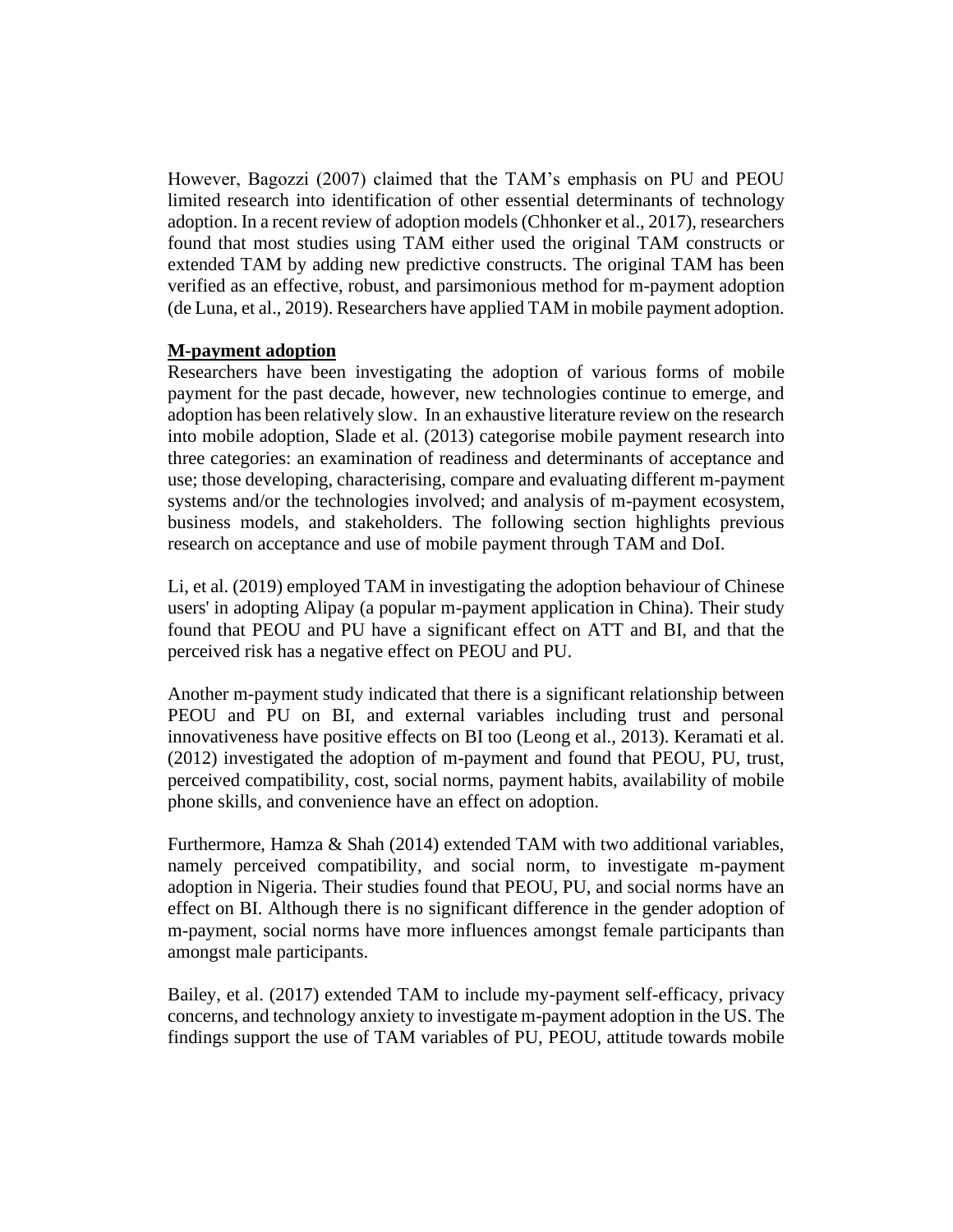payment, and the intention to use them as factors of m-payment adoption. Additionally, their findings suggest self-efficacy and privacy concerns influence mpayment adoption. However, a limitation of this investigation was the use of a convenience sample of students from one university and, as such, the results cannot be generalised to society.

Scholars such as de Luna, et al. (2019) used TAM alongside DoI for studying the m-payment adoption behaviour. Their studies compared three common mobile payment systems used today, namely NFC, QR (Quick Response), and SMS to investigate consumer acceptance from a behavioural model standpoint. The results from the study were found to be consistent with previous research supporting the robustness of the original TAM model for m-payment adoption research. The TAM model determinants and their relationships were validated for all mobile payment systems investigated except the relationship between ease of use and attitude in NFC and QR mobile payment systems. The authors further emphasise the importance of PU by consumers and suggest companies surpass user expectations as a key motivator for mass adoption. The authors identify additional salient factors besides usefulness as speed, convenience, and other advantages that will lure traditional payment (cash, check, credit cards, etc) users to switch to m-payment.

Although existing research has begun to illuminate m-payment adoption factors with varying degrees of significance, there are still gaps in our understanding of mpayment adoption. For instance, the results are often limited to consumers of a certain country or region (de Luna, et al.,2019; Li, et al., 2019; Bailey, et al., 2017; Hamza & Shah, 2014; Leong et al., 2013; Keramati et al., 2012), the use of convenience samples (Bailey, et al, 2017), and the use of limited determinants (Li, et al., 2019). Additionally, the research by Keramati et al., (2012) did not meet the standard recommendation of .50 to show convergent validity for average variance extracted (AVE). The AVE was only .30 meaning that the constructs in their model are not highly related. Also, Leong, et al.'s (2013) research was focused on the intention to use rather than actual use. Furthermore, individuals' perceptions could change over time, and their payment habits also change (NTT Data, 2017). The changing nature of individuals' payment habits highlights the need for continuous research into up-to-date m-payment adoption. Therefore, the purpose of this paper is to further investigate m-payment adoption factors and address the gaps for future adoption in the fast-changing world.

#### **METHODOLOGY**

The chosen data collection method was an online survey targeting m-payment users (both existing and prospective). The online survey targeted a wider range of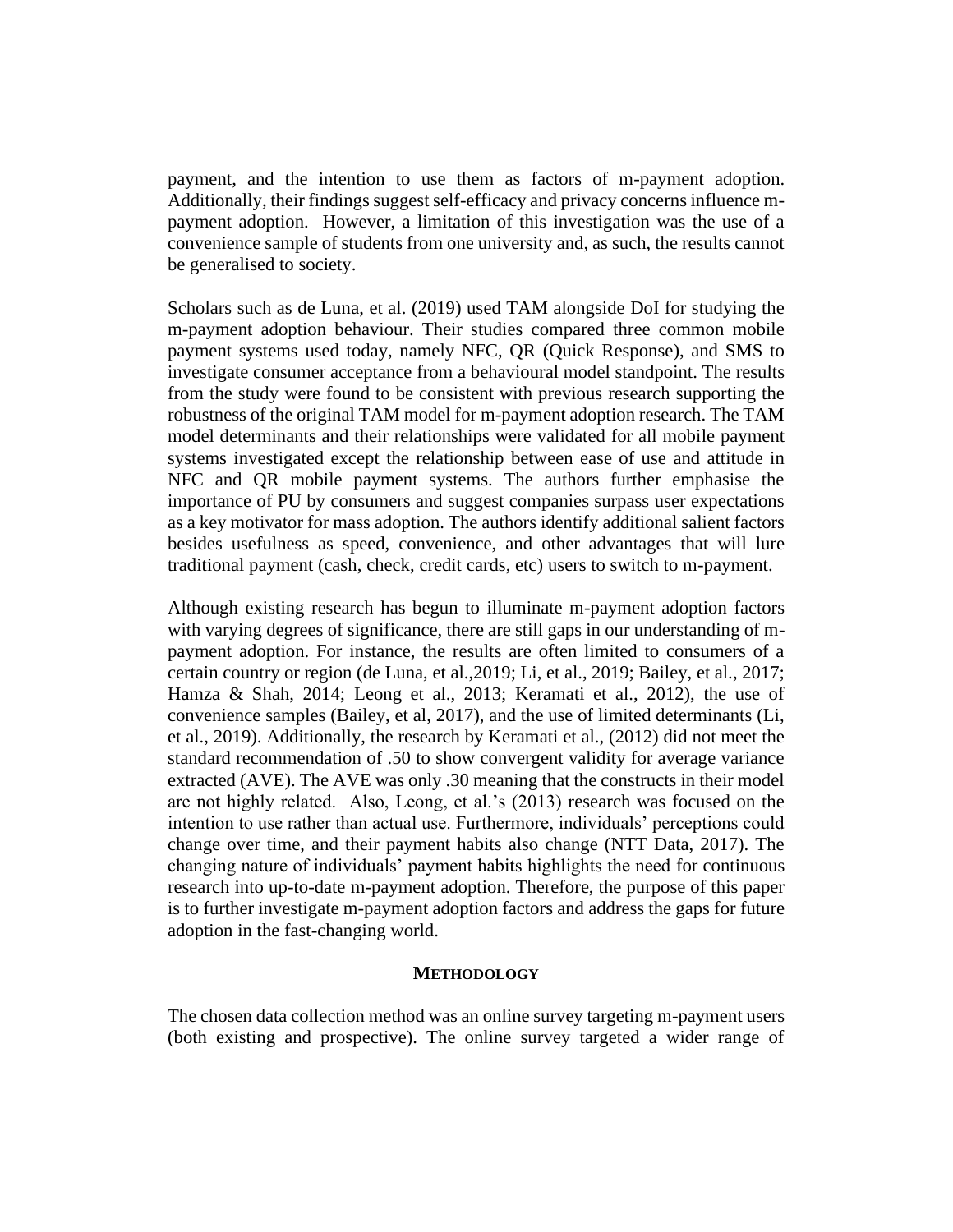participants to collect information about specific constructs and to explore the actual use of m-payment. This survey will help the researchers to understand the current situation and analyse the factors influencing m-payment adoption via testing the below hypotheses.

A survey to examine user acceptance of NFC enabled m-payment was designed to test the ten hypotheses highlighted in the previous section. Each of the constructs was exposed from a literature review of technology acceptance. The survey consisted of 30 questions comprising 25 construct questions and 5 demographic questions. The survey instrument contained at least three measurement questions per construct. In obtaining informed consent, participants were assured on the first page of the survey the data confidentiality, and their right to withdraw from participation at any stage of the study. The online survey was released through social media websites, namely Facebook, Twitter, and LinkedIn. The survey was open for a period of two weeks. All variables were created based on a 7-point Likert-type scale.

The reliability will be tested via Cronbach's Coefficient Alpha, Composite Reliability (CR), and Average Variance Extracted (AVE). Cronbach's coefficient alpha will be conducted to test the internal consistency of the multiple-item scale. The convergent and divergent validity of the scale reliability will be evaluated through Confirmatory Factor Analysis. Confirmatory Factor Analysis is a suitable approach because the hypothesis statements are rooted in established theory, whereas Exploratory Factor analysis permits dimension exploration and reduction when no expectations exist in order to create theory (Henson, 2006; Williams et al., 2010). The output values for CR and AVE will be used as the reliability indicator. The goodness of fit indicators from the Structural Equation Model (SEM) will be utilised to verify the structural relationship between measured variables and latent constructs.

## **Hypotheses**

Similar research has applied DoI (Oliveira et al., 2016) in extending the factors in behavioural models such as UTAUT2 Along the same line, this paper proposes a model (see Figure 3) to further investigate m-payment adoption factors, based on TAM and DoI. This study survey will assess the level of influence of the key variables on the actual m-payment use (MU). The following sections will address the variables and consequently develop the hypotheses.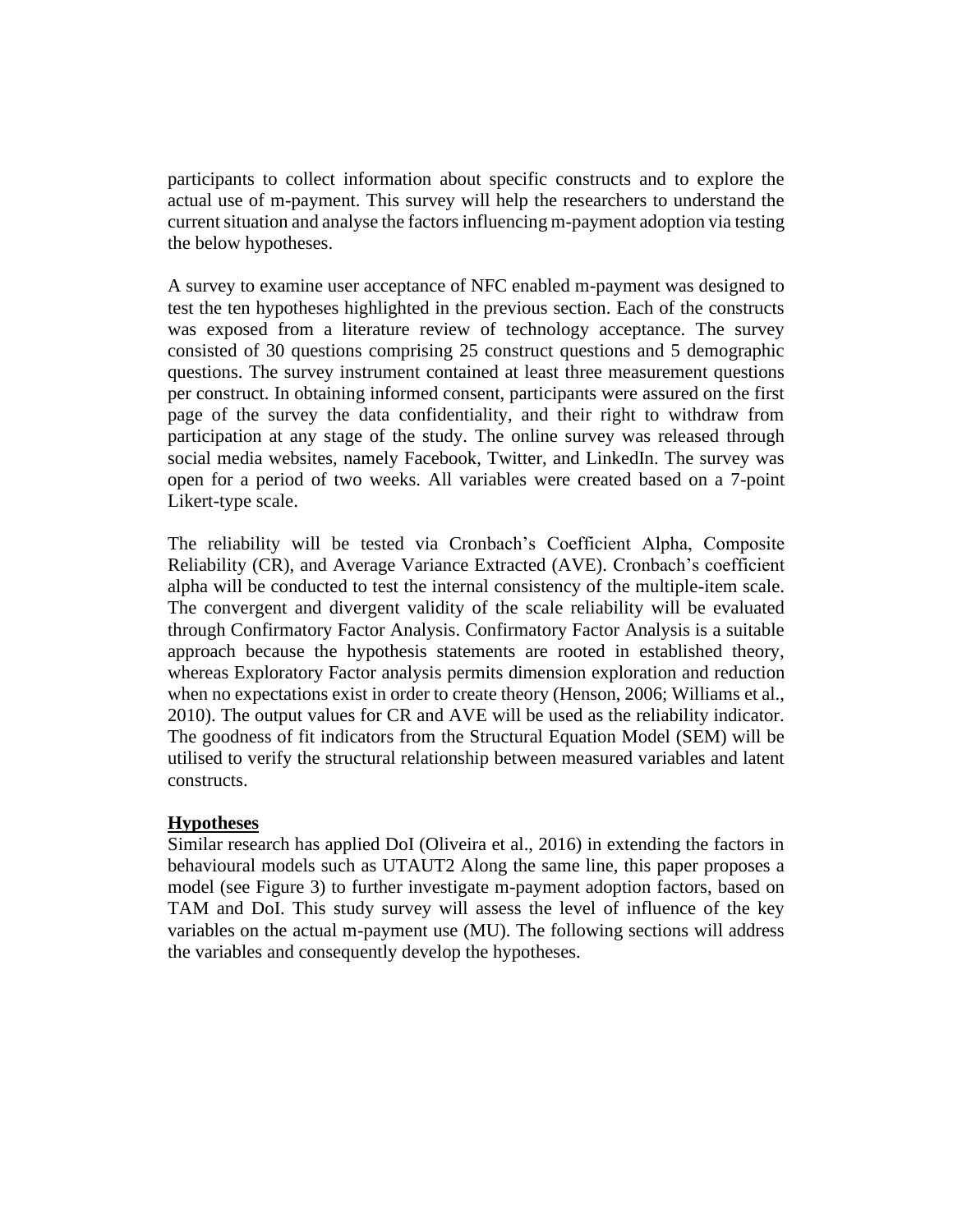## **Figure 3 Conceptual Model for Understanding M-Payment Acceptance.**



## **Compatibility (C)**

Compatibility is a key adoption factor that focuses on the innovation's fit with the user's lifestyle. It focused on the consistency between end-user's perception of the innovation and their existing values, beliefs, behaviours, lifestyles, and experiences (Chen et al., 2004; Rogers, 2003). Compatibility could be a significant predictor of end- users' attitudes towards financial technology adoption (Ndubisi & Sinti, 2006). Compatibility was also found to be a vital factor for m-payment adoption as it combines technological innovation with values, behavioural patterns, and end-user experiences (de Luna et al., 2019). Therefore, this study proposes the following hypotheses to test the relation between compatibility and m-payment.

**H1:** An end-user's perceived compatibility determines their perceived ease of use of m-payment.

**H2:** An end-user's perceived compatibility determines their perceived usefulness of m-payment.

## **Perceived risks (PR)**

Prior to technology adoption, end-users assess the two dimensions of risks, i.e., the level of uncertainty and the seriousness of impacts, to decide whether they are willing to take such risks (Featherman & Pavlou, 2003). When adopting new technologies, consumers evaluate the consequences to assess potential benefits and/or risks (Cho, 2004). When it comes to financial technologies, perceived risks play a significant role in adoption (Ndubisi & Sinti, 2006). Trialability refers to the extent to which an innovation can be experimented with by users before commitment to adoption (Rogers, 2003). Trialability could reduce users' perceived uncertainty and lead to adoption (Tan & Teo, 2000). Al-Saedi et al. (2020) investigated recent studies in m-payment adoption and found that risk is one of the most frequently identified determinants. Choi et al. (2020) also found that risk is the most critical m-payment adoption factor in South Korea. Therefore, the following hypotheses were formulated to test the relationship between perceived risks and m-payment.

**H3:** An end-user's perceived security of m-payment determines their perceived ease of use of m-payment.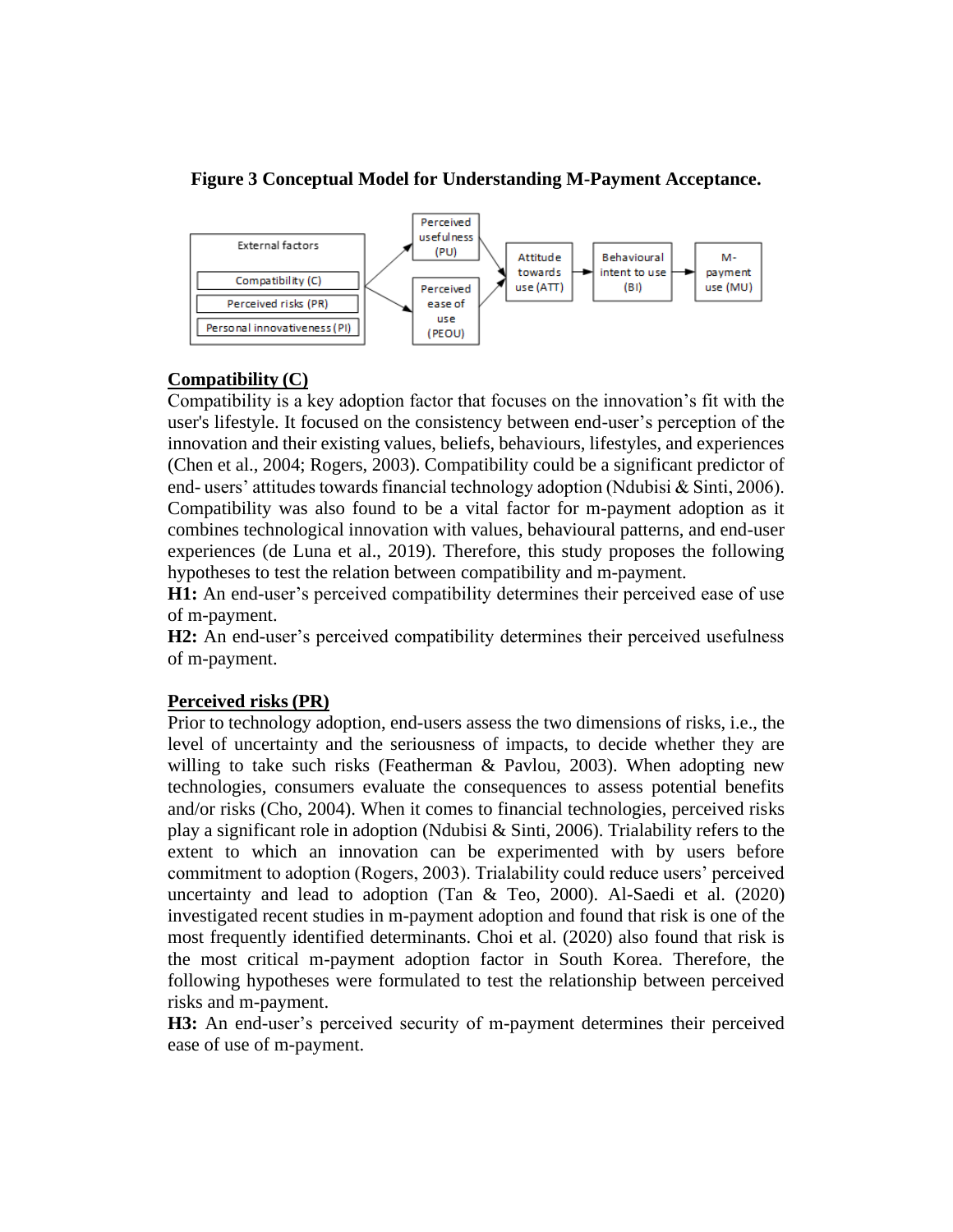**H4:** An end-user's perceived security of the m-payment determines their perceived usefulness of m-payment.

## **Personal innovativeness (PI)**

Personal innovativeness refers to the likelihood of an individual to try new technologies (Agarwal & Prasad, 1998). Personal innovativeness could influence PU and PEOU (Parveen & Sulaiman, 2008), as well as behavioural intention (Leong, et al., 2013) for technology adoption. It has been found to influence mpayment adoption in India (Patil et al., 2020). The proposed hypotheses are to test the relationship between personal innovativeness and PU and PEOU of m-payment. **H5:** The personal innovativeness of the end-user determines their perceived ease of use of m-payment.

**H6:** The personal innovativeness of the end-user determines their perceived usefulness of m-payment.

## **Perceived ease of use (PEOU)**

Complexity is the extent to which an innovation can be considered relatively difficult to use (Rogers, 2003). Complexity is the opposite of ease of use. PEOU and complexity could influence user adoption (Davis, 1989; Rogers, 2003). A hypothesis for testing the relationship between PEOU and m-payment is proposed. **H7:** An end-user's perceived ease of use of m-payment determines their attitude towards using m-payment.

## **Perceived usefulness (PU)**

Perceived Usefulness (PU) is the extent to which users believe that adopting new technology will increase their effectiveness and performance (Davis, 1989). PU has a relationship with attitude and intention to use (Huang et al., 2013). A hypothesis to test the relationship between PU and m-payment is proposed.

**H8:** An end-user's perceived ease of use of m-payment determines their attitude towards using m-payment.

## **Attitude (ATT)**

Attitude is considered a multidimensional construct, consisting of cognitive, affective, behavioural factors (Fishbein & Ajzen, 1975). User attitude could influence the intention of using m-payment (Schierz et al., 2010), therefore the following hypothesis is formulated.

**H9:** The attitude (ATT) towards the use of m-payment with a mobile device determines the intention to use m-payment.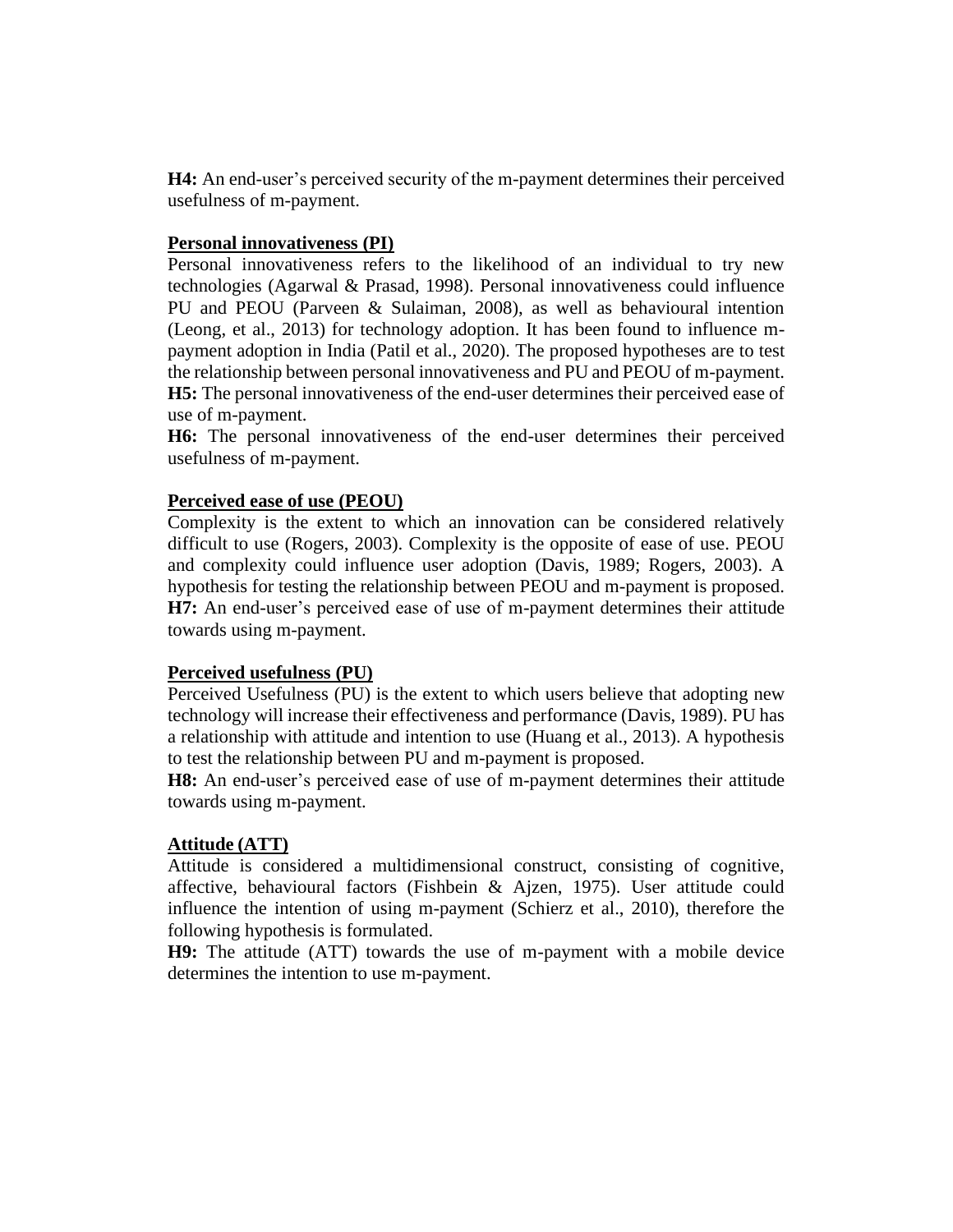#### **RESULTS**

The survey had a total of 157 responses, of which 113 were complete and valid. This meets the minimum sample size of at least 100 suggested by researchers (Gorsuch, 2014; Kline, 1994). The data were collected from multiple countries to identify constructs that may influence m-payment use. The following sections will cover the demographic analysis and constructs analysis including the hypotheses test results. The biggest group of the respondents are in the age range of 18-25, contributing to 23% of the responses. The second biggest group (17%) is age 25- 30, and the third biggest groups are age 31-35 and 36-40 (both 13%). Most of the respondents are educated to bachelor's degree level (41%). More than half (53%) of the respondents are in full-time employment. Most of the respondents reside in the UK (43%) and the US (29%). The profiles of the respondents in terms of age, gender, educational level, and employment status are summarised and descriptive statistics can be found in Table 1. The following section will then present the constructs analysis as well as hypothesis testing.

| <b>Respondents Characteristics</b> | No of Respondents $(n=113)$ | Percentage |
|------------------------------------|-----------------------------|------------|
| Age                                |                             |            |
| $18 - 25$                          | 26                          | 23%        |
| $25 - 30$                          | 19                          | 17%        |
| $31 - 35$                          | 15                          | 13%        |
| $36 - 40$                          | 15                          | 13%        |
| $41 - 45$                          | 7                           | 6%         |
| $46 - 50$                          | 11                          | 10%        |
| $51 - 55$                          |                             | 6%         |
| $56 - 60$                          |                             | 4%         |
| 61-65                              |                             | 4%         |
| 66-70                              |                             | 2%         |
| Over 70                            |                             | 1%         |
| <b>Education</b>                   |                             |            |
| Associate or Foundation degree     |                             | 6%         |
| Bachelor's degree                  | 46                          | 41%        |
| Doctoral degree                    | 9                           | 8%         |
| High School or Secondary Degree    | 14                          | 13%        |
| Master's degree                    | 30                          | 27%        |
| Other                              | 3                           | 3%         |
| Professional degree (JD, MD)       | 3                           | 3%         |
| <b>Employment</b>                  |                             | 0%         |
| Employed full time                 | 59                          | 53%        |
| Employed part time                 | 6                           | 5%         |
| Other                              |                             | 1%         |
| Retired                            | 5                           | 4%         |
| Self-employed                      |                             | 6%         |

#### **Table 1 Profile of Respondents.**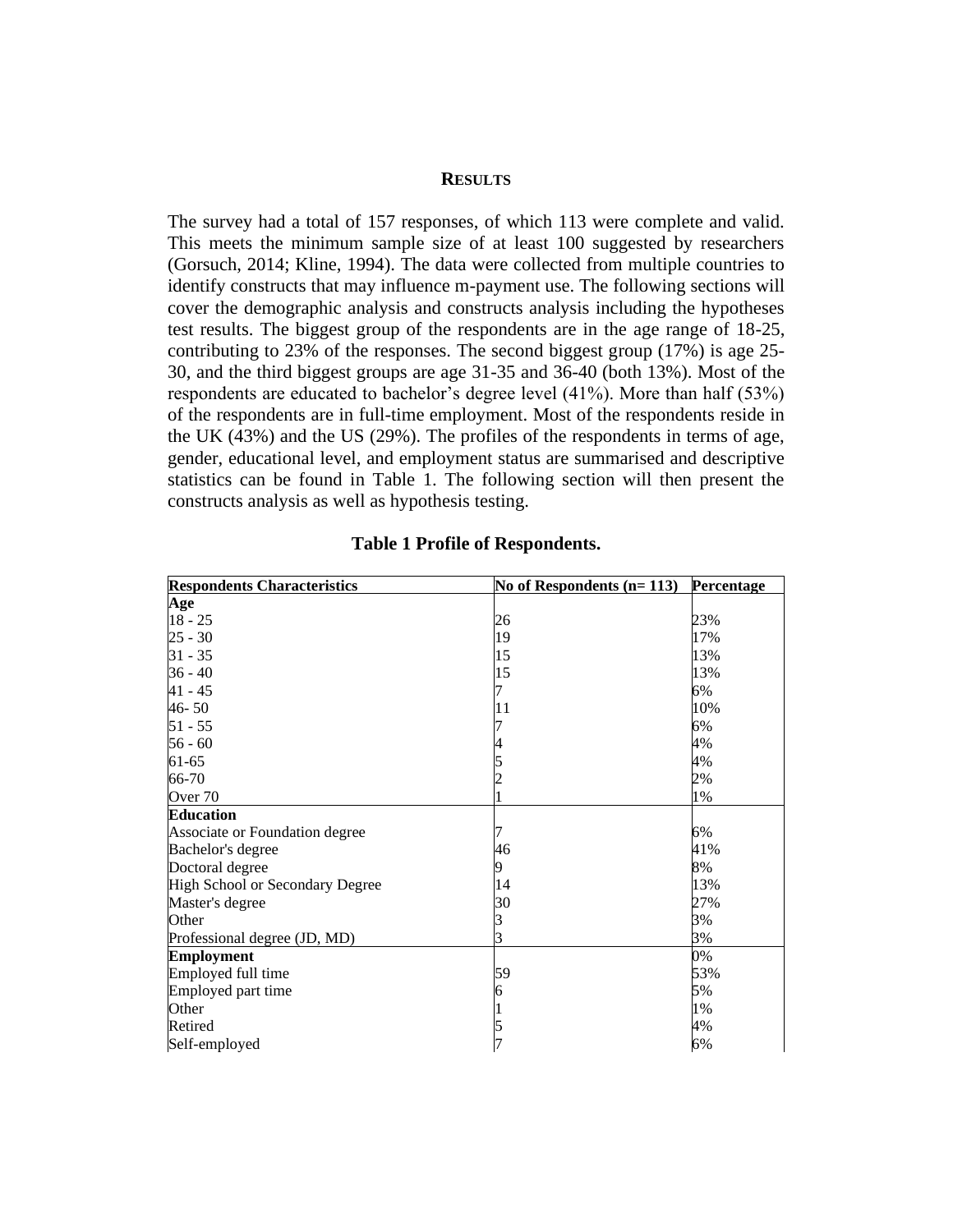| Student                                        | 29 | 26% |
|------------------------------------------------|----|-----|
| Unemployed looking for work                    | 5  | 4%  |
| <b>Industry</b>                                |    |     |
| Arts, entertainment, or recreation             | 4  | 4%  |
| <b>Educational services</b>                    | 24 | 21% |
| Finance or insurance                           | 8  | 7%  |
| Food and restaurant services                   | 3  | 3%  |
| Health care or social assistance               | 12 | 11% |
| Information                                    | 9  | 8%  |
| Management of companies or enterprises         | 7  | 6%  |
| Manufacturing                                  | 3  | 3%  |
| Other                                          | 14 | 13% |
| Professional, scientific or technical services | 18 | 16% |
| Real estate or rental and leasing              |    | 1%  |
| Retail trade                                   | 6  | 5%  |
| Tourism and hospitality services               | 3  | 3%  |
| <b>Country</b>                                 |    |     |
| Australia                                      |    | 2%  |
| Canada                                         |    | 2%  |
| Germany                                        |    | 1%  |
| India                                          |    | 1%  |
| Ireland                                        |    | 1%  |
| Italy                                          |    | 4%  |
| Japan                                          |    | 1%  |
| Netherlands                                    |    | 6%  |
| Portugal                                       |    | 2%  |
| Saudi Arabia                                   | 8  | 7%  |
| Slovakia                                       |    | 1%  |
| Taiwan                                         |    | 2%  |
| <b>United Kingdom</b>                          | 48 | 43% |
| <b>United States of America</b>                | 32 | 29% |

## **Actual m-payment use (MU)**

The respondents were asked about their actual use of m-payment. The majority (40.18%) of the respondents never use m- payment. The closest category was those that use every day at 20.54% and weekly users at 16.07%. The most used type of NFC payment is Apple Pay at 16.81% of respondents which includes non-NFC payments. The next highest type of NFC selected was Debit/Credit Card's mobile payment apps (e.g., AMEX Pay, Visa Pay, Barclay Pay) at 13.27%. The majority of respondents were non-use responses at 39.8%

## **Reliability testing**

Cronbach's coefficient alpha was performed to measure the reliability, or internal consistency, of the scale items. Some researchers consider 0.7 as a cut-off value for Cronbach's alpha (Hair et al., 2013), and others suggest 0.6 and greater as a satisfactory level (Hair et al., 2013). Cronbach's alpha score for the responses was above .80 confirming that all of the questions have an acceptable or better score for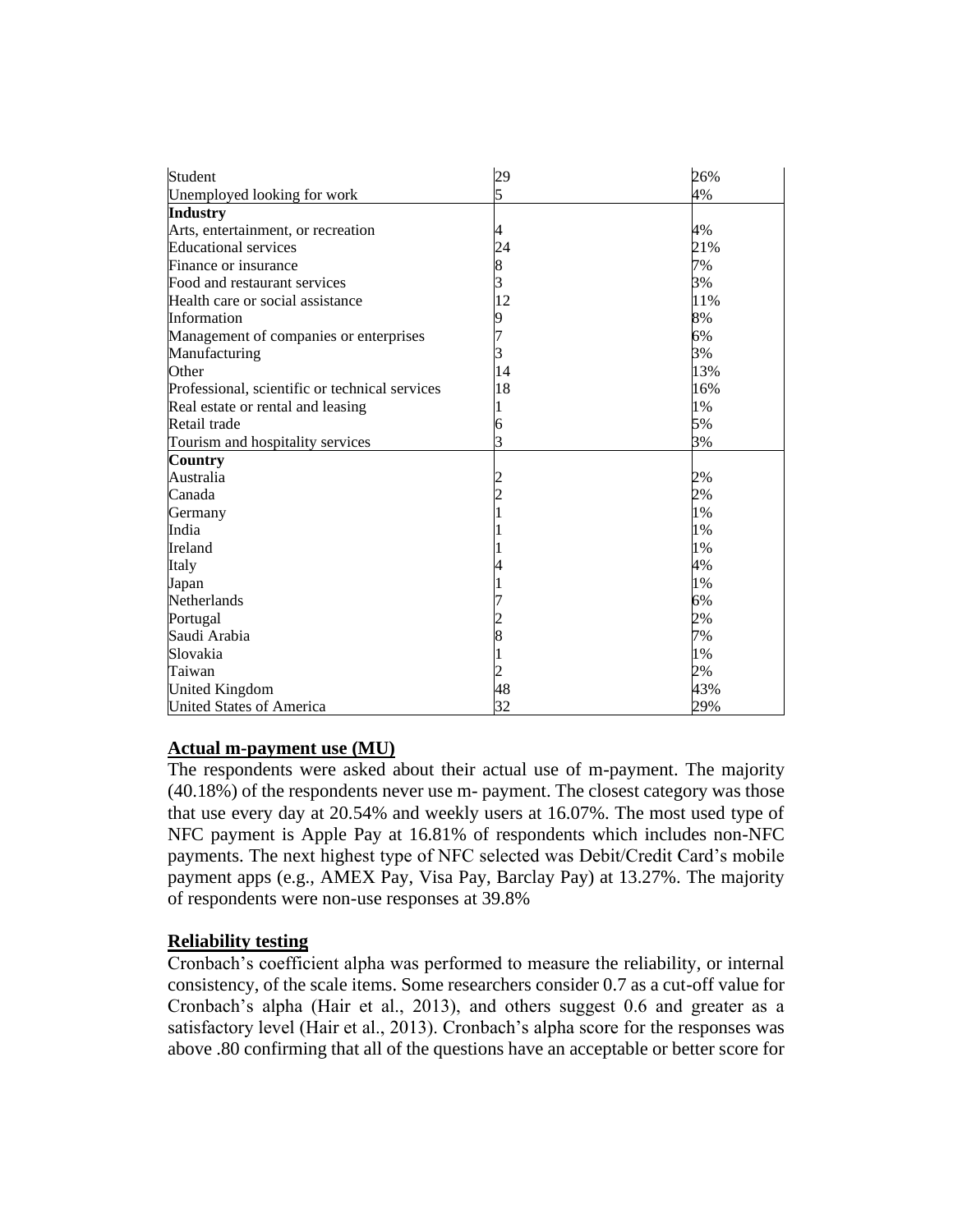consistency. The Cronbach's α results in Table 2 indicate a high correlation of the ranked values among every measurement set used in the survey. The lowest overall Cronbach's alpha score was for the measurement set of PU with a .836 and the highest alpha score was .951 for the measurement set of intent to use. The results from the study confirm the findings found in previous studies (Askool et al., 2019; de Luna et al., 2019; Liébana-Cabanillas et al., 2018).

Composite Reliability standard of .70 or greater and Average Variance Extracted (AVE) standard of .50 or greater are considered a good indication for the items having internal consistency with the indicator variables (Bollen, 1987; Hair et al., 2013). As shown in Table 2, the composite reliability scores for the responses were all above 0.8 confirming the internal consistency of the scale items. The AVE scores were all above the threshold of .50 with a range between 0.672 and 0.911 confirming the convergent validity.

|                  |            | Cronbach's $\alpha$ | Composite          | <b>Average Variance</b> |
|------------------|------------|---------------------|--------------------|-------------------------|
| <b>Construct</b> | # of Items | set score           | <b>Reliability</b> | <b>Extracted (AVE)</b>  |
| ATT              |            | 0.913               | 0.938              | 0.791                   |
| BI               |            | 0.951               | 0.968              | 0.911                   |
|                  |            | 0.937               | 0.960              | 0.889                   |
| <b>PEOU</b>      |            | 0.893               | 0.934              | 0.824                   |
| <b>PR</b>        |            | 0.912               | 0.938              | 0.790                   |
| PU               |            | 0.836               | 0.891              | 0.672                   |
| PI               |            | 0.871               | 0.920              | 0.794                   |

**Table 2 Scale Reliability Testing.**

## **Model fit**

In order to determine the fit of the model a Structural Equation Model was run. The Goodness of Fit indicators were then compared to standard thresholds determined by previous researchers (Hooper, et al., 2008; Kline, 2015). Table 3 below provides the goodness of fit measures and the corresponding thresholds from literature. The table also provides the output indices from the Mobile Payment Model and whether or not the threshold was met. Interestingly, none of the indicators were at or above these thresholds. However, Goodness of Fit indicators are sensitive to sample size. Although some research (Tabachnick and Fidell, 2019) suggests that a sample of 100-150 is the minimum required for SEM, the sample size could be a cause for the low level of Goodness of Fit. The sample size for this research was 113 just over the lowest of the range 100-150.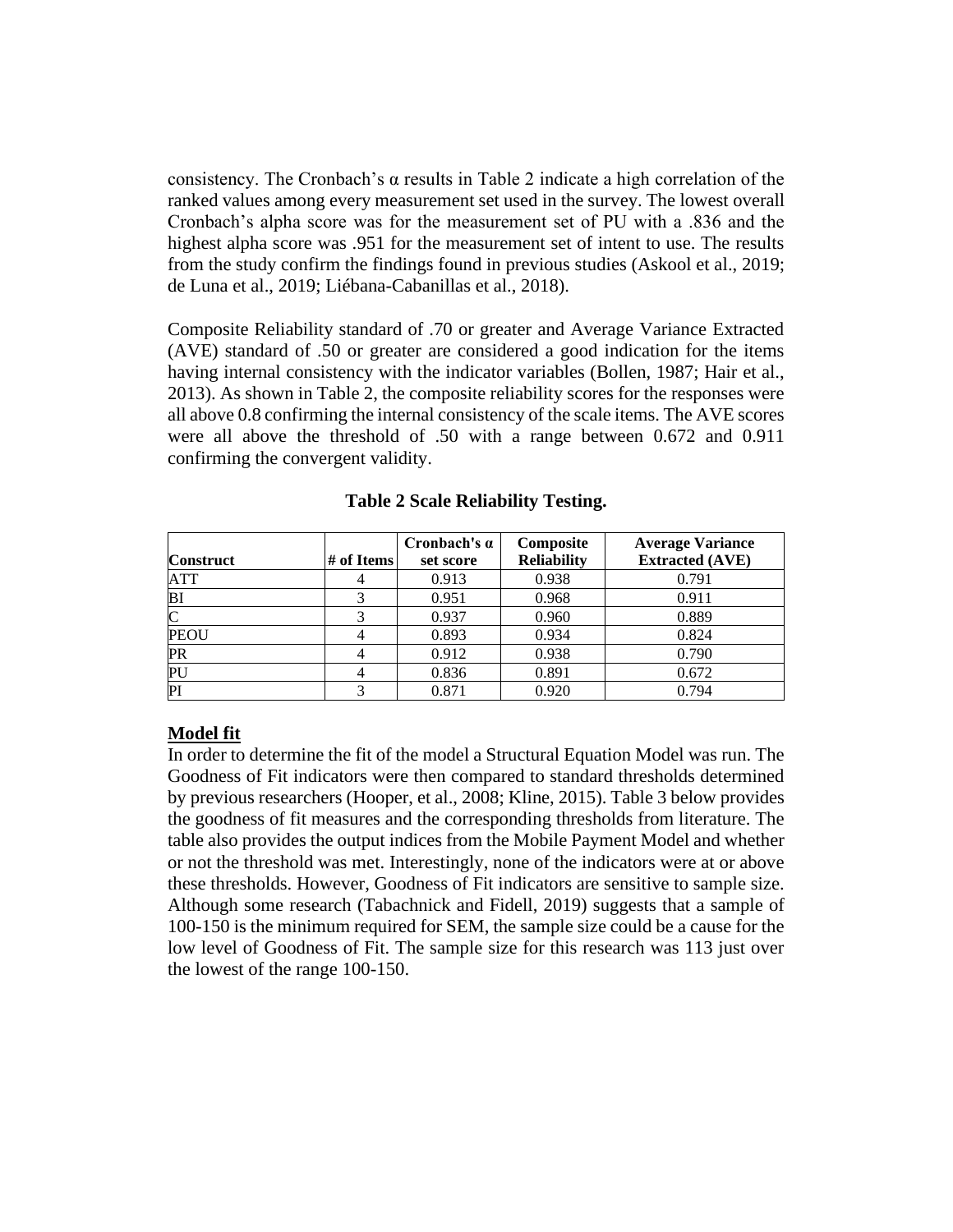|  | <b>Table 3 Goodness of Fit.</b> |  |
|--|---------------------------------|--|
|--|---------------------------------|--|

| <b>Measure</b> | <b>Name</b>                | <b>Cut-off for Good</b> | <b>GFI</b>       | Met/Not |
|----------------|----------------------------|-------------------------|------------------|---------|
|                |                            | <b>Fit</b>              | <b>Indicator</b> | Met     |
| X <sub>2</sub> | Chi-Square                 | $p$ -value $> 0.05$     | < .0001          | Not Met |
| $(A)$ GFI      | (Adjusted) Goodness of Fit | GFI $\geq$ 0.95         | .548             | Not Met |
|                |                            | AGFI $\geq$ 0.90        |                  |         |
| <b>TLI</b>     | Tucker Lewis index         | NFI > 0.95              | .681             | Not Met |
|                |                            | NNFI $\geq$ 0.95        |                  |         |
| <b>CFI</b>     | Comparative Fit Index      | CFI > 90                | .706             | Not Met |
| <b>RMSEA</b>   | Root Mean Square Error of  | RMSEA < 0.08            | .1463            | Not Met |
|                | Approximation              |                         |                  |         |
| $(S)$ RMR      | (Standardised) Root Mean   | SRMR < 0.08             | .274             | Not Met |
|                | Square Residual            |                         |                  |         |

## **Hypothesis testing**

The hypothesis tests were conducted using Structural Equation Modelling with bootstrapping. The difference in effects was found to be statistically significant for six hypotheses' tests. The p-value for the was <.0001 for H2, H6, H8 and H9, whilst the p-value for H1 and H5 were .00085 and .0157 respectively. H3, H4 and H7 were not statistically significant with p-value being .508, .881 and .311 respectively.

## **Table 4 Hypothesis Test Result.**

| #              | <b>Hypothesis</b>                            | Path                | <b>P</b> Values |
|----------------|----------------------------------------------|---------------------|-----------------|
|                |                                              | <b>Coefficients</b> |                 |
| H1             | Compatibility -> Perceived Ease of Use       | 0.249               | 0.047           |
| H <sub>2</sub> | Compatibility -> Perceived Usefulness        | 0.697               | < .0001         |
| H <sub>3</sub> | Perceived Risk -> Perceived Ease of Use      | 0.066               | 0.508           |
| H4             | Perceived Risk -> Perceived Usefulness       | 0.011               | 0.881           |
| H <sub>5</sub> | Personal Innovativeness -> Perceived Ease of | 0.192               | 0.072           |
|                | Use                                          |                     |                 |
| H <sub>6</sub> | Personal Innovativeness -> Perceived         | 0.229               | 0.001           |
|                | <i>Usefulness</i>                            |                     |                 |
| H7             | Perceived Ease of Use -> Attitude            | 0.085               | 0.311           |
| H8             | Perceived Usefulness -> Attitude             | 0.712               | < 0.001         |
| H <sub>9</sub> | Attitude -> Behavioural Intention            | 0.717               | < 0.001         |

The path coefficient diagram is depicted in Figure 4. The diagram shows the path from the external factors to the behavioural intentions for use of mobile payment. The solid lines represent the relationships between latent variables that are statistically significant whilst the dotted lines represent those found to be statistically insignificant. The values on the lines are the standardised regression weights between the latent variables.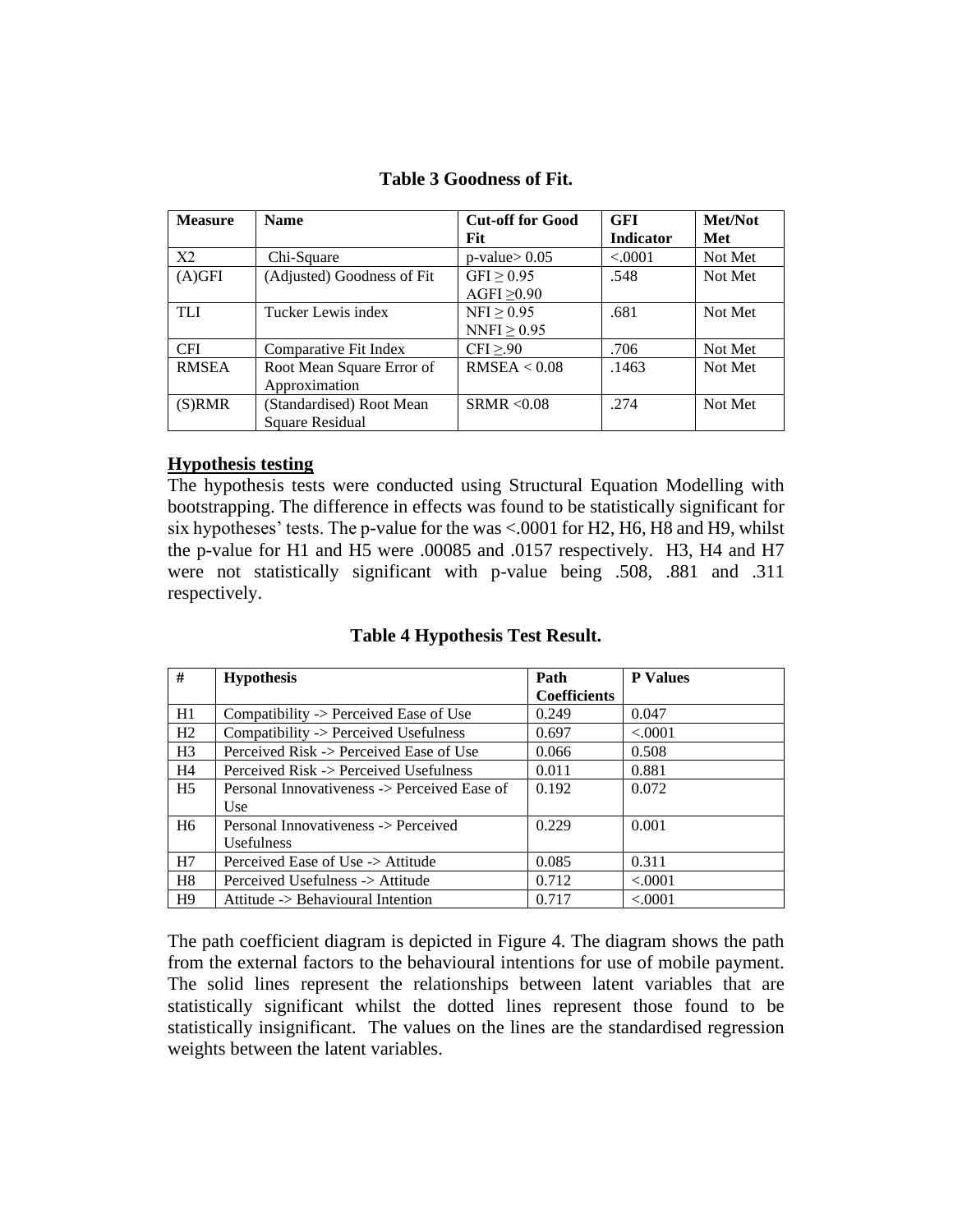#### **Figure 4 Path Coefficient Diagram.**



The analysis indicates that external factors of compatibility and personal innovativeness determine the end-users' perceived ease of use (H1, H5) and perceived usefulness (H2, H6) of m-payment. An end-user's perceived usefulness (H8) of m-payment determines their attitude towards using m-payment. The attitude towards the use of m-payment with a mobile device determines the intention to use m-payment (H9). However, contrary to previous researchers' findings, the end-users' perceived risk does not influence either perceived usefulness (H3) or perceived ease of use (H4). Additionally, perceived ease of use does not impact attitude (H7).

#### **DISCUSSION AND CONCLUSION**

With the growth of NFC enabled m-payments, there is a greater need for understanding the factors that impact the adoption of m-payments. Hence, this research has proposed a conceptual model to reveal the impact of external factors of compatibility, perceived risks, and personal innovativeness on the adoption of m-payments by extending the TAM by DoI attributes. The conceptual model (see Figure 3) visualises the relationships amongst the three m-payment adoption factors from the DoI model and nine hypotheses. An online survey was then designed based on the identified factors to explore the current situation of using m-payment to better understand the impact of external factors on the behavioural intention to use m-payment.

The scale reliability was tested via Cronbach's Coefficient Alpha, Composite Reliability (CR), and Average Variance Extracted (AVE). The output from these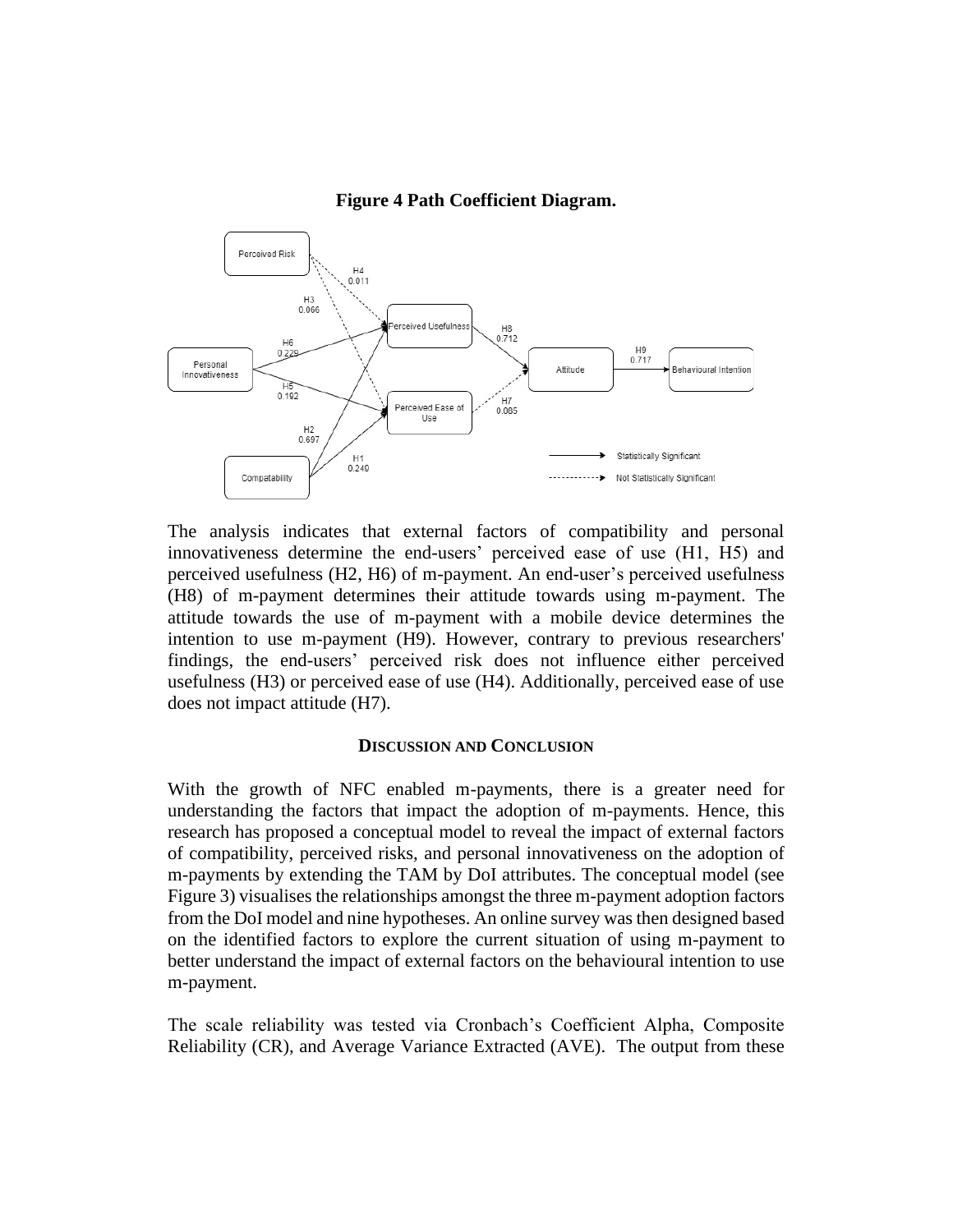tests confirms that all of the questions have an acceptable or better score for consistency. Lastly, a SEM analysis was performed to test the model fit.

This survey results recognise a statistically significant relationship between compatibility, personal innovativeness, and behavioural intention to use mpayment. The results from the study confirm some of the findings from previous research (Askool et al., 2019; de Luna et al., 2019; Liébana-Cabanillas et al., 2018). The results do confirm the importance of external factors of personal innovativeness and compatibility on the behavioural intention to use m-payment. However, contrary to their research, this research found three model relationships to be statistically insignificant, i.e., perceived risk to perceived ease of use, perceived risk to perceived usefulness, and perceived ease of use to attitude.

The findings of this study confirm the influence of external factors, i.e., compatibility and personal innovativeness, determines the end-users' perceived usefulness and perceived ease of use of m-payment which subsequently determines their attitude towards using m-payment and the intention to use m-payment.

This paper posits contributions in three folds: theoretical, methodological, and practical. From the theoretical perspective, this research has extended the TAM model by incorporating the DoI attributes. According to Askool et al. (2019), the informal and social factors are vital for understanding and managing user expectations and technology acceptance, particularly in the context of M-payment. Integrating DoI attributes to a behavioural model like TAM brings new perspectives on adopting M-payment. For instance, the decision stage in DoI will determine the adoption. However, DoI does not offer a mechanism for what drives the adoption. This gap is complemented adequately by TAM, illustrating the factors that affect adoption. This research addresses this gap by producing the conceptual model as in Figure 3. Moreover, while existing research focuses on the intention of use, this research provides insights into the actual use of M-payment. Hence, there is a significant theoretical contribution by incorporating DoI with TAM.

From the methodological perspective, this research has produced a questionnaire based on the conceptual model, as in Figure 3. This model could potentially be replicated or adapted for future research that studies adoption leading to actual use of any mobile applications such as mobile health. Moreover, this research also opens future research opportunities of how to integrate or extend this model by other behavioural models such as UTAUT and UTAUT2. More importantly, this research produces a series of analysis methods that are plausible and essential to inspire future similar research by scholars in the field.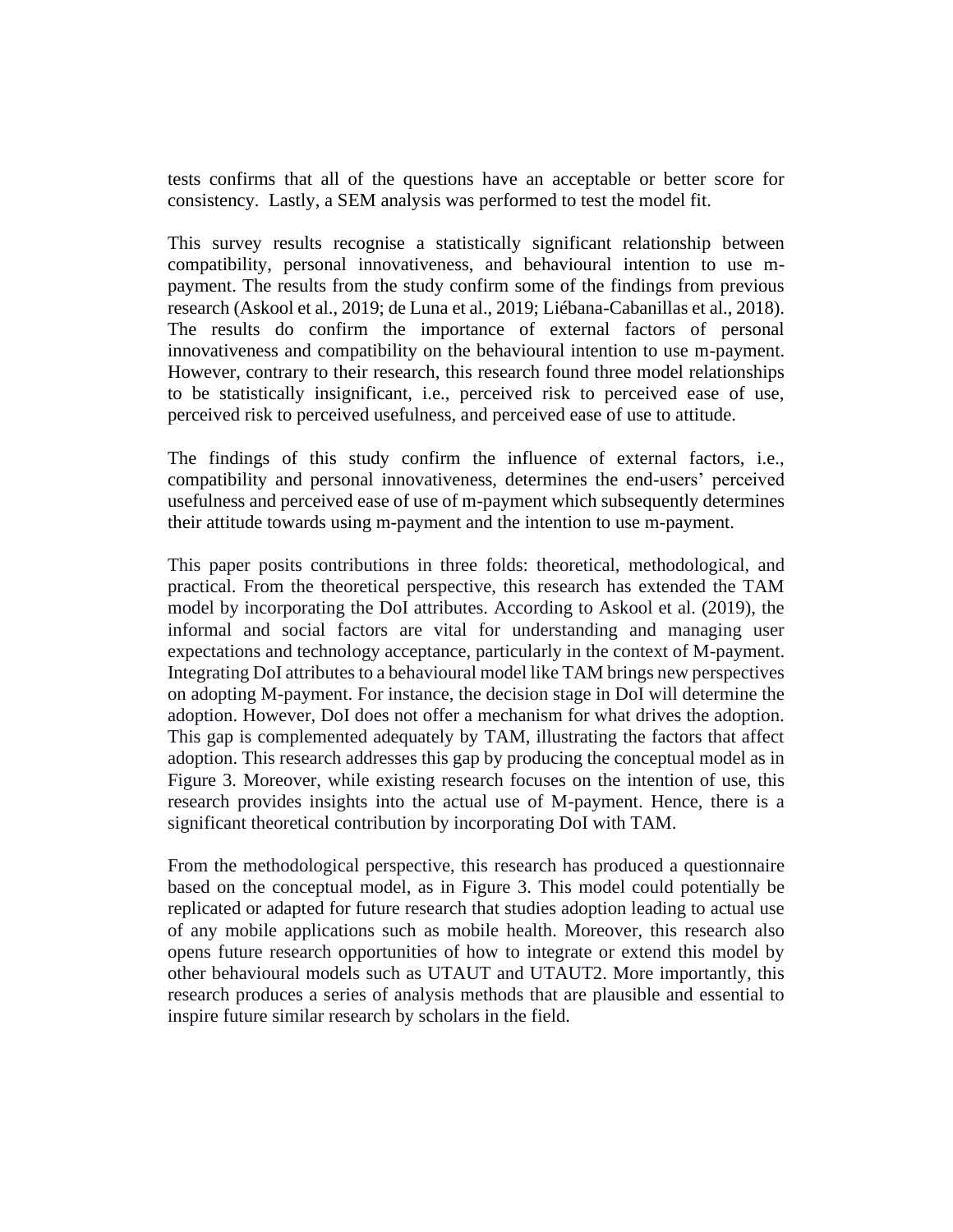From the practical perspective, this research delivers a significant framework that suggests the fundamental principles for organisations wanting to develop the mpayment transactions. This is pivotal for organisations to understand what makes their users adopt the technology before the actual implementation. The actual usage level ensures the success of the m-payment technology itself, leading to increasing the competitive advantage of the organisation. Hence, the features of the adoption factors could be further decomposed or translated into the system design from the front end (user interface) to the back-end perspective.

This research has a few limitations. Firstly, this survey was conducted online, which may limit the diversity of the sample. For instance, most of the responses were solicited from the US and the UK. There is a need to conduct further research to collect data in more countries to gain a better understanding. Secondly, it would be preferential to have a larger sample size considering the population. Thirdly, this research examined the external factors, perceived usefulness, perceived ease of use, attitude towards use, and behavioural intention. Other social and informal factors such as social influence and capital have not been considered in this research. Therefore, the conceptual model as in Figure 2 could be further extended in the future, which again opens new opportunities in integrating with other behavioural models such as UTAUT or UTAUT2**.** 

#### **REFERENCES**

- Agarwal, R., & Prasad, J. (1998). A Conceptual and Operational Definition of Personal Innovativeness in the Domain of Information Technology. *Information Systems Research*, *9*, 204–215. <https://doi.org/10.1287/isre.9.2.204>
- Ajzen, I., & Fishbein, M. (1980). *Understanding attitudes and predicting social behavior*. Englewood Cliffs, NJ: Prentice-Hall.
- Al-Saedi, K., Al-Emran, M., Ramayah, T., & Abusham, E. (2020). Developing a general extended UTAUT model for M-payment adoption. *Technology in Society*, 62, 101293.<https://doi.org/10.1016/j.techsoc.2020.101293>
- Al-Jabri, I. M., & Sohail, M. S. (2012). Mobile Banking Adoption: Application of Diffusion of Innovation Theory. *Journal of Electronic Commerce Research, 13*(4), 379–391. Available at SSRN: <https://ssrn.com/abstract=2523623>

Alalwan, A. A., Rana, N. P., Dwivedi, Y. K., Lal, B., & Williams, M. D. (2015).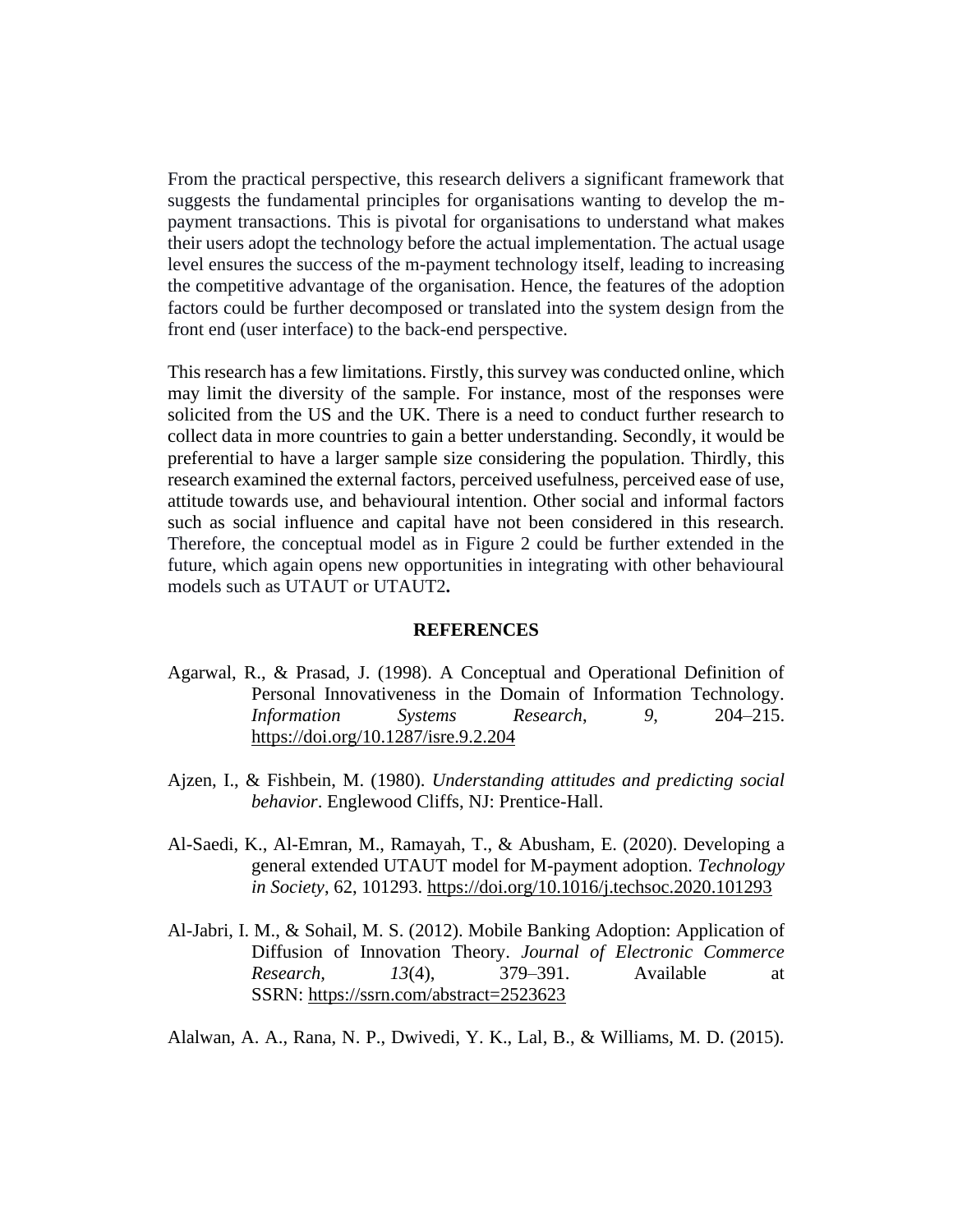*Adoption of Mobile Banking in Jordan: Exploring Demographic Differences on Customers' Perceptions* (pp. 13–23). Springer, Cham. [https://doi.org/10.1007/978-3-319-25013-7\\_2](https://doi.org/10.1007/978-3-319-25013-7_2)

- Arvidsson, N. (2014). Consumer attitudes on mobile payment services results from a proof of concept test. *International Journal of Bank Marketing*, *32*(2), 150–170.<https://doi.org/10.1108/IJBM-05-2013-0048>
- Askool, S., Pan, Y.-C., Jacobs, A., & Tan, C. (2019). Understanding proximity mobile payment adoption through technology acceptance model and organisational semiotics: an exploratory study. *UK Academy for Information Systems 2019 Conference (UKAIS 2019)*. <https://aisel.aisnet.org/ukais2019/38/>
- Bagozzi, Richard P. (2007). The Legacy of the Technology Acceptance Model and a Proposal for a Paradigm Shift. *Journal of the Association for Information Systems*, (8)<https://doi.org/10.17705/1jais.00122>
- Bailey, A. A., Pentina, I., Mishra, A. S., & Mimoun, M. S. B. (2017). Mobile payments adoption by US consumers: an extended TAM. International *Journal of Retail & Distribution Management*. <https://doi.org/10.1108/IJRDM-08-2016-0144>
- Bollen, K. A. (1987). Total, direct, and indirect effects in structural equation models. *Sociological methodology*, 37-69. <https://doi.org/10.2307/271028>

Capgemini (2021). World Payment Reports.<https://worldpaymentsreport.com/>

- Chen, L. (2008). A model of consumer acceptance of mobile payment. *International Journal of Mobile Communications*, *6*(1), 32–52. <https://doi.org/10.1504/IJMC.2008.015997>
- Chen, Lei-da, Gillenson, M. L., & Sherrell, D. L. (2004). Consumer Acceptance of Virtual Stores: A Theoretical Model and Critical Success Factors for Virtual Stores. *SIGMIS Database*, *35*(2), 8–31. <https://doi.org/10.1145/1007965.1007968>
- Chhonker, M. S., Verma, D., & Kar, A. K. (2017). Review of Technology Adoption frameworks in Mobile Commerce. *Procedia Computer Science*, *122*, 888–895.<https://doi.org/10.1016/j.procs.2017.11.451>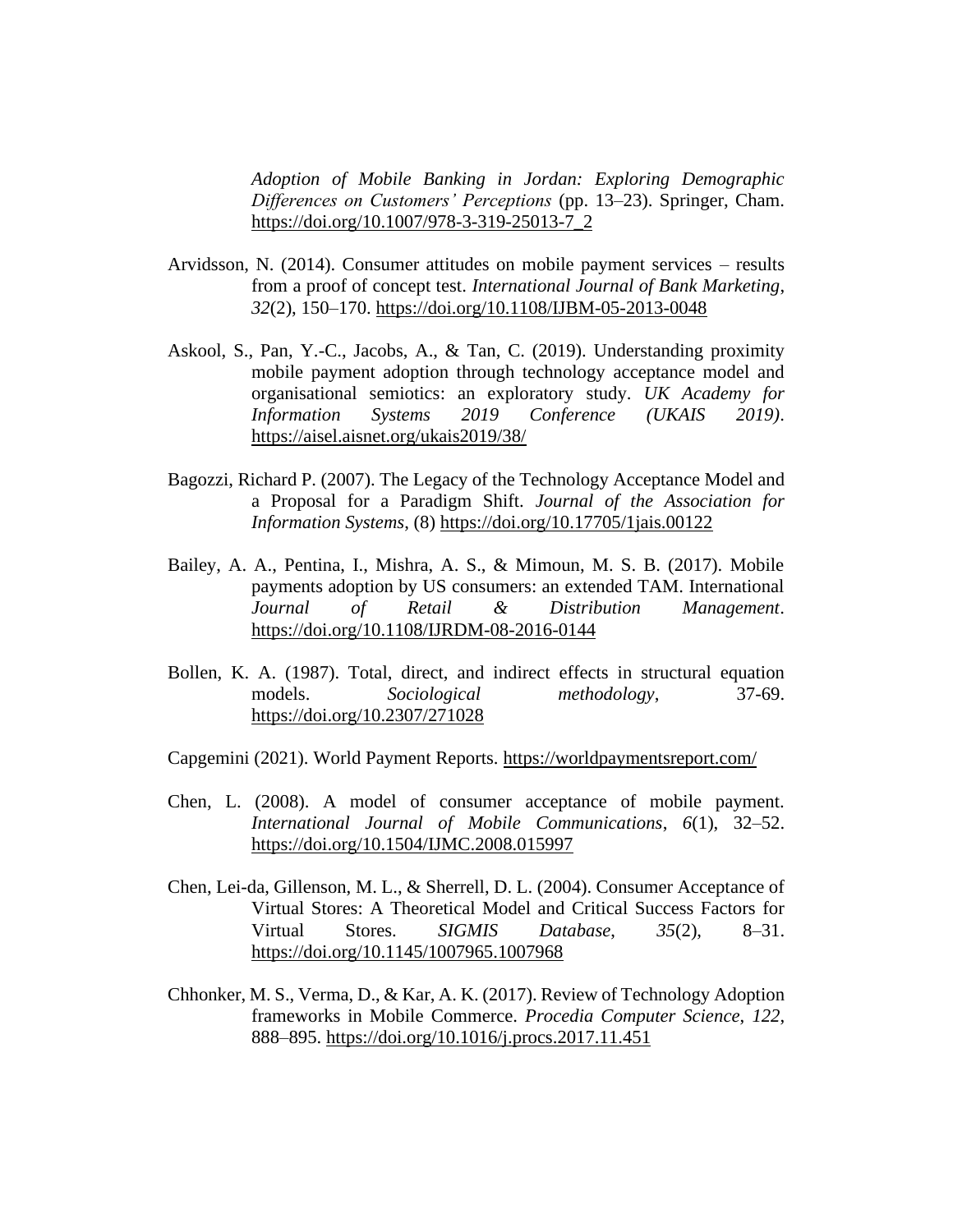- Cho, E. (2004). Likelihood to abort an online transaction: Influences from cognitive evaluations, attitudes, and behavioral variables. *Information & Management*, *41*, 827–838.<https://doi.org/10.1016/j.im.2003.08.013>
- Choi, H., Park, J., Kim, J., & Jung, Y. (2020). Consumer preferences of attributes of mobile payment services in South Korea. *Telematics and Informatics*, 51.<https://doi.org/10.1016/j.tele.2020.101397>
- Davis, F. D. (1989). Perceived Usefulness, Perceived Ease of Use, and User Acceptance of Information Technology. *MIS Quarterly*, *13*(3), 319. <https://doi.org/10.2307/249008>
- de Luna, I. R., Liébana-Cabanillas, F., Sánchez-Fernández, J., & Muñoz-Leiva, F. (2019). Mobile payment is not all the same: The adoption of mobile payment systems depending on the technology applied. *Technological Forecasting and Social Change*, *146*, 931–944. <https://doi.org/10.1016/j.techfore.2018.09.018>
- Featherman, M. S., & Pavlou, P. A. (2003). Predicting e-services adoption: a perceived risk facets perspective. *International Journal of Human-Computer Studies*, *59*(4), 451–474. [https://doi.org/10.1016/S1071-](https://doi.org/10.1016/S1071-5819(03)00111-3) [5819\(03\)00111-3](https://doi.org/10.1016/S1071-5819(03)00111-3)
- Fishbein, M., & Ajzen, I. (1975). *Belief, attitude, intention, and behavior : an introduction to theory and research*. Addison-Wesley Pub. Co.
- Gorsuch, R. L. (2014). *Factor Analysis: Classic Edition*. Taylor & Francis.
- Hair, J. F., Black, W. C., Babin, B. J., & Anderson, R. E. (2013). *Multivariate Data Analysis*. Pearson Education Limited. <https://books.google.co.uk/books?id=VvXZnQEACAAJ>
- Hamza, A., & Shah, A. (2014). Gender and mobile payment system adoption among students of tertiary institutions in Nigeria. *International Journal of Computer and Information Technology*, 3(1), 13-20. [http://citeseerx.ist.psu.edu/viewdoc/download?doi=10.1.1.429.336&re](http://citeseerx.ist.psu.edu/viewdoc/download?doi=10.1.1.429.336&rep=rep1&type=pdf) [p=rep1&type=pdf](http://citeseerx.ist.psu.edu/viewdoc/download?doi=10.1.1.429.336&rep=rep1&type=pdf)
- Hayashi, F., & Bradford, T. (2014). Mobile payments: Merchants' perspectives. *Economic review*, 99(1), 5-30.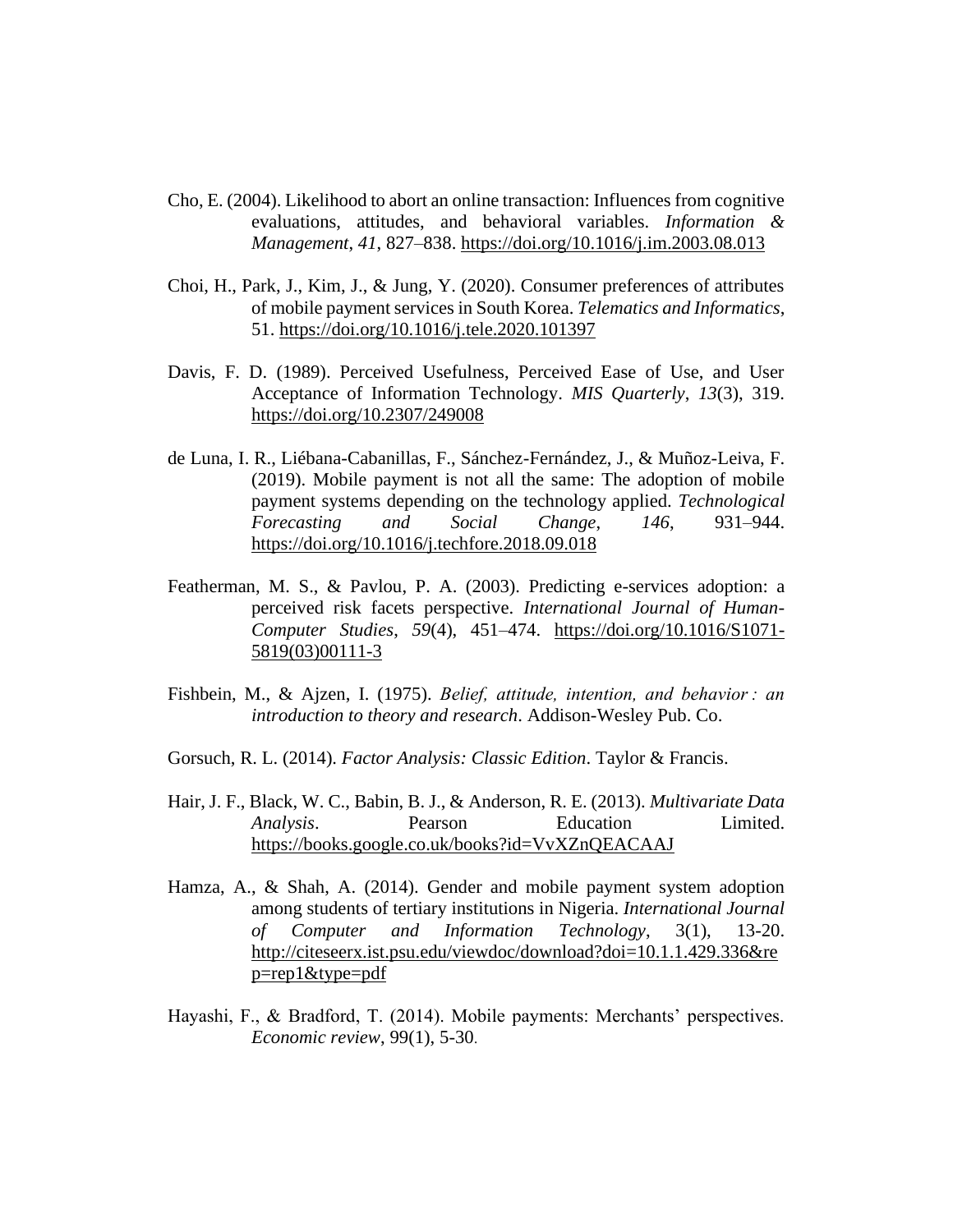- Henson, R. K., & Roberts, J. K. (2006). Use of exploratory factor analysis in published research: Common errors and some comment on improved practice. *Educational and Psychological measurement*, *66*(3), 393-416.
- Hongxia, P., Xianhao, X., & Weidan, L. (2011). Drivers and barriers in the acceptance of mobile payment in China. *2011 International Conference on E-Business and E-Government (ICEE)*, 1–4. <https://doi.org/10.1109/ICEBEG.2011.5887081>
- Hooper, D., Coughlan, J., & Mullen, M. R. (2008). Equation modelling: Guidelines for determining model fit. *Electronic Journal of Business Research Methods*, 6(1), 53-60.
- Huang, T. C.-K., Wu, I.-L., & Chou, C.-C. (2013). Investigating use continuance of data mining tools. *International Journal of Information Management*, *33*(5), 791–801.<https://doi.org/10.1016/J.IJINFOMGT.2013.05.007>
- Keramati, A., Taeb, R., Larijani, A. M., & Mojir, N. (2012). A combinative model of behavioural and technical factors affecting 'Mobile'-payment services adoption: an empirical study. *The Service Industries Journal*, 32(9), 1489-1504.Chicago. <https://doi.org/10.1080/02642069.2011.552716>
- Kim, C., Mirusmonov, M., & Lee, I. (2010). An empirical examination of factors influencing the intention to use mobile payment. *Computers in Human Behavior*, *26*(3), 310–322.<https://doi.org/10.1016/J.CHB.2009.10.013>
- Kline, P. (1994). *An Easy Guide to Factor Analysis*. Routledge. <https://doi.org/10.4324/9781315788135>
- Kline, R. B. (2015). *Principles and practice of structural equation modeling*. Guilford publications.<https://doi.org/10.1080/10705511.2012.687667>
- Koenig-Lewis, N., Marquet, M., Palmer, A., & Zhao, A. L. (2015). Enjoyment and social influence: predicting mobile payment adoption. *The Service Industries Journal*, *35*(10), 537–554. <https://doi.org/10.1080/02642069.2015.1043278>
- Lau, M.M., Lam, A.Y. and Cheung, R., 2016. Examining the factors influencing purchase intention of smartphones in Hong Kong. *Contemporary*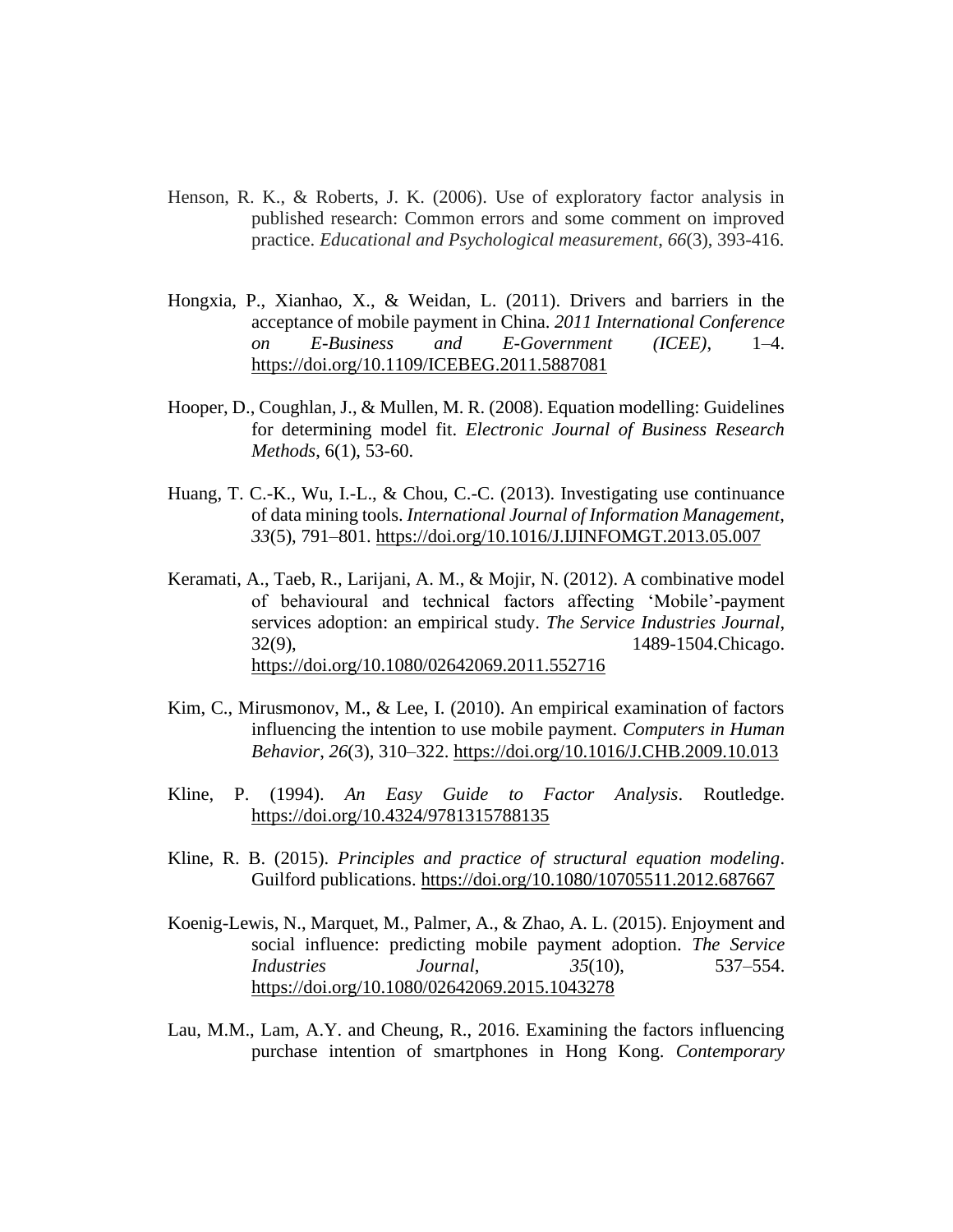*Management Research*, 12(2).

- Lee, T. T. (2004). Nurses' adoption of technology: application of Rogers' innovation-diffusion model. *Applied Nursing Research*, 17(4), 231-238. <https://doi.org/10.1016/j.apnr.2004.09.001>
- Leong, L. Y., Hew, T.-S., Tan, G., & Ooi, K.-B. (2013). Predicting the determinants of the NFC-enabled mobile credit card acceptance: A neural networks approach. *Expert Systems with Applications*, *40*, 5604–5620. <https://doi.org/10.1016/j.eswa.2013.04.018>
- Li, J., Wang, J., Wangh, S., & Zhou, Y. (2019). Mobile Payment With Alipay: An Application of Extended Technology Acceptance Model. *IEEE Access*, *7*, 50380–50387.<https://doi.org/10.1109/ACCESS.2019.2902905>
- Liébana-Cabanillas, F., Marinkovic, V., de Luna, I. R., & Kalinic, Z. (2018). Predicting the determinants of mobile payment acceptance: A hybrid SEM-neural network approach. *Technological Forecasting and Social Change*, *129*, 117–130.<https://doi.org/10.1016/j.techfore.2017.12.015>
- Lu, Y., Yang, S., Chau, P. Y. K., & Cao, Y. (2011). Dynamics between the trust transfer process and intention to use mobile payment services: A crossenvironment perspective. *Information & Management*, *48*(8), 393–403. <https://doi.org/10.1016/J.IM.2011.09.006>
- Mallat, N., Rossi, M., Tuunainen, V. K., & Öörni, A. (2009). The impact of use context on mobile services acceptance: The case of mobile ticketing. *Information & Management*, *46*(3), 190–195. <https://doi.org/10.1016/J.IM.2008.11.008>
- Ndubisi, N., & Sinti, Q. (2006). Consumer attitudes, system's characteristics and internet banking adoption in Malaysia. *Management Research News*, *29*, 16–27.<https://doi.org/10.1108/01409170610645411>
- NTT Data, Oxford Economics, Igenico epayments, & Charney Research, 2017. The Future of Money: How Digital Payments are Changing Global Commerce[.https://de.nttdata.com/-](https://de.nttdata.com/-/media/NTTDataGermany/Files/2017-EN-WP-The-Future-of-Money.pdf) [/media/NTTDataGermany/Files/2017-EN-WP-The-Future-of-](https://de.nttdata.com/-/media/NTTDataGermany/Files/2017-EN-WP-The-Future-of-Money.pdf)[Money.pdf](https://de.nttdata.com/-/media/NTTDataGermany/Files/2017-EN-WP-The-Future-of-Money.pdf)

Oliveira, T., Thomas, M., Baptista, G., & Campos, F. (2016). Mobile payment: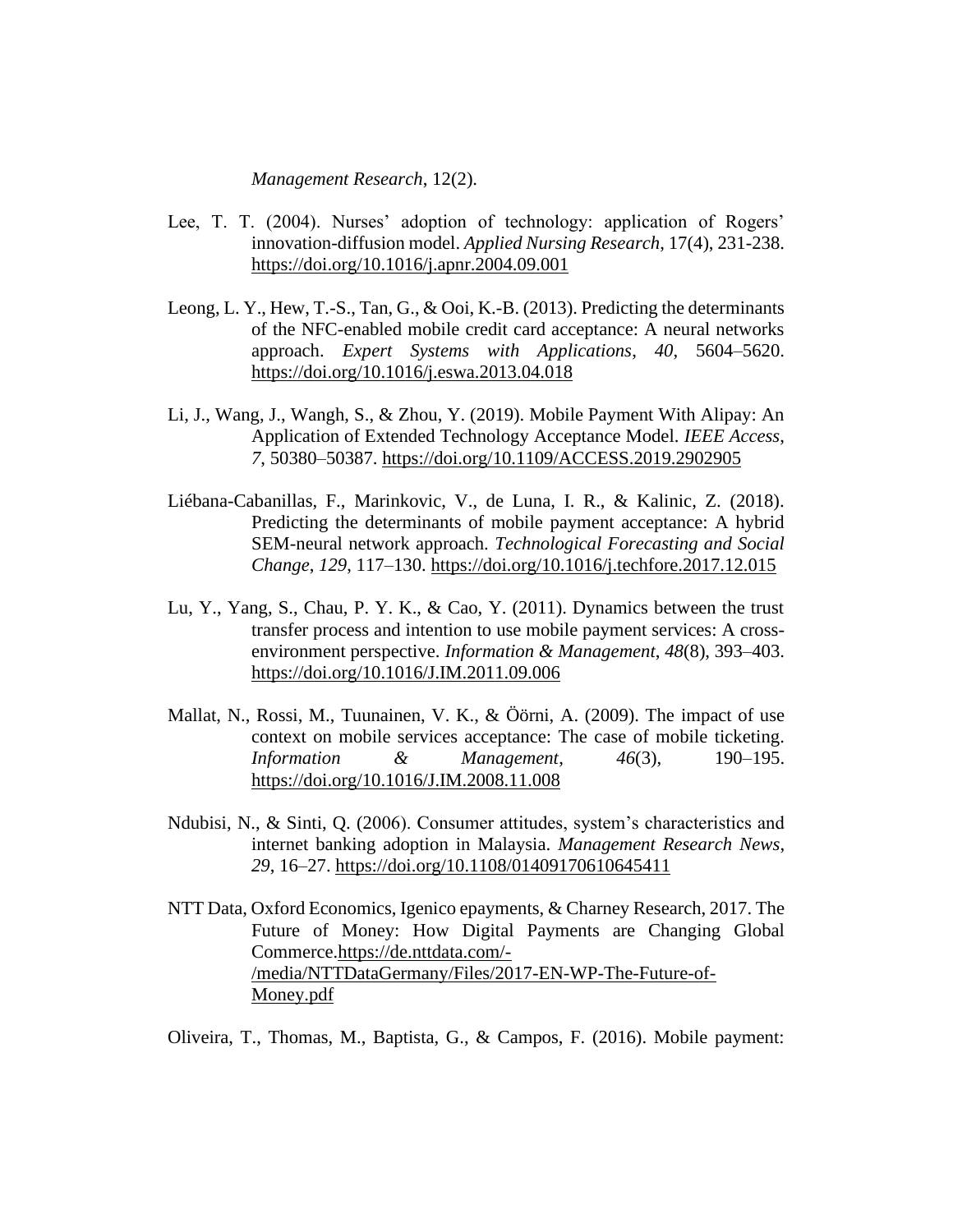Understanding the determinants of customer adoption and intention to recommend the technology. *Computers in Human Behavior*, *61*, 404– 414.<https://doi.org/10.1016/j.chb.2016.03.030>

- Patil, P., Tamilmani, K., Rana, N. P., & Raghavan, V. (2020). Understanding consumer adoption of mobile payment in India: Extending Meta-UTAUT model with personal innovativeness, anxiety, trust, and grievance redressal. *International Journal of Information Management*, 54, 102144.<https://doi.org/10.1016/j.ijinfomgt.2020.102144>
- Parveen, F., & Sulaiman, A. (2008). Technology Complexity, Personal Innovativeness And Intention To Use Wireless Internet Using Mobile Devices In Malaysia. *International Review of Business Research Papers*, *4*(5), 1–10. [http://citeseerx.ist.psu.edu/viewdoc/download?doi=10.1.1.595.4517&r](http://citeseerx.ist.psu.edu/viewdoc/download?doi=10.1.1.595.4517&rep=rep1&type=pdf) [ep=rep1&type=pdf](http://citeseerx.ist.psu.edu/viewdoc/download?doi=10.1.1.595.4517&rep=rep1&type=pdf)
- Pham, T. T. T., & Ho, J. C. (2015). The effects of product-related, personalrelated factors and attractiveness of alternatives on consumer adoption of NFC-based mobile payments. *Technology in Society*, 43, 159-172. <https://doi.org/10.1016/j.techsoc.2015.05.004>
- Rogers, E. M. 2003. *Diffusion of Innovations* (5th ed.). Free Press. <https://doi.org/10.1002/jps.2600520633>
- PwC (2017) Mobile Payment Report 2017: What customers really want. [https://www.pwc.de/de/digitale-transformation/studie-mobile](https://www.pwc.de/de/digitale-transformation/studie-mobile-payment-report-2017.pdf)[payment-report-2017.pdf](https://www.pwc.de/de/digitale-transformation/studie-mobile-payment-report-2017.pdf)
- Raynard, M. (2017). Understanding academic e-books through the diffusion of innovations theory as a basis for developing effective marketing and educational strategies. *The Journal of Academic Librarianship*, 43(1), 82-86.<https://doi.org/10.1016/j.acalib.2016.08.011>
- Schierz, P. G., Schilke, O., & Wirtz, B. W. (2010). Understanding consumer acceptance of mobile payment services: An empirical analysis. *Electronic Commerce Research and Applications*, *9*(3), 209–216. <https://doi.org/10.1016/J.ELERAP.2009.07.005>
- Statista (2019) Mobile payments worldwide Statistics & Facts. <https://www.statista.com/topics/4872/mobile-payments-worldwide/>